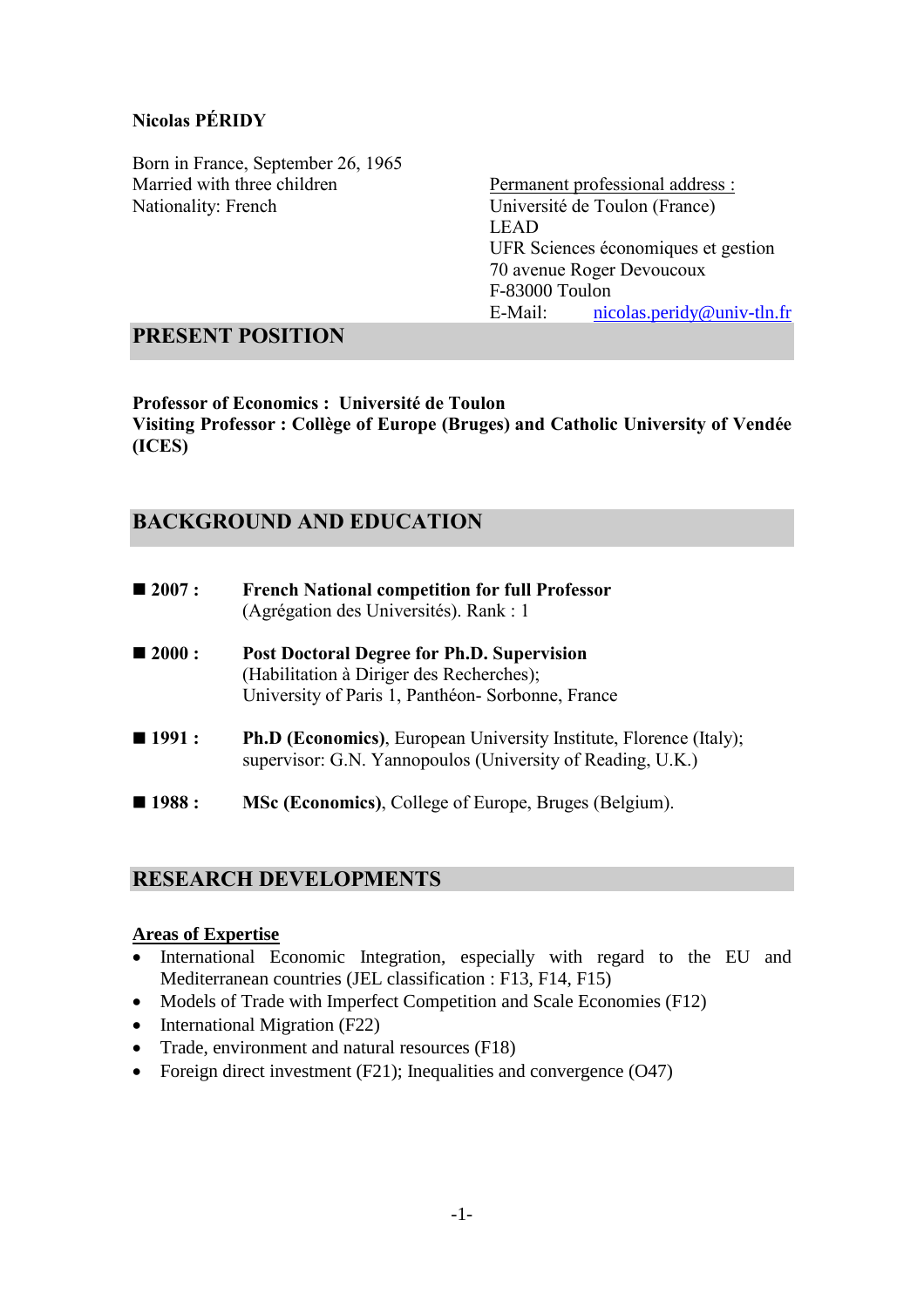### **Expertise with international organizations:**

- European Commission (DG Trade)
- World Bank
- United Nations
- OECD, Development Centre
- FEMISE network
- ERF (Economic Research Forum, Cairo)
- CEPII/Atlass consortium
- CASE/ECORYS consortium
- IFO World Economic Climate

#### **International Ranking (source: ideas.repec.org 2020)**

Number of Journal Pages, Weighted by Number of Authors: Top 4% H-index: Top 14% Overall ranking by authors in Europe: Top 14%

### **Refereed Articles**

[47] (2021) "Are government policies efficient to regulate immigration ? Evidence from France (with Albert Millogo and Ines Trojette) » *Régions et Développement, 53:*  forthcoming

[46] (2020) "The Relevance of Regional Integration in the Euromed Area: Evidence from a Logistic Median-Voter Model" (with Javad Abedini), *Régions et Développement, 52:* 39-57

[45] (2019) "The trade-reducing effects of market power in international ports" (with Gabriel F. de Olivera), *Economics Bulletin*, 39(4): 1-15

[44] (2018) "Is there an economic rationale for leaving or joining the EU? Evidence from a political economy framework" (with J. Abedini), *Economics Bulletin*, 38(2): pp.772-782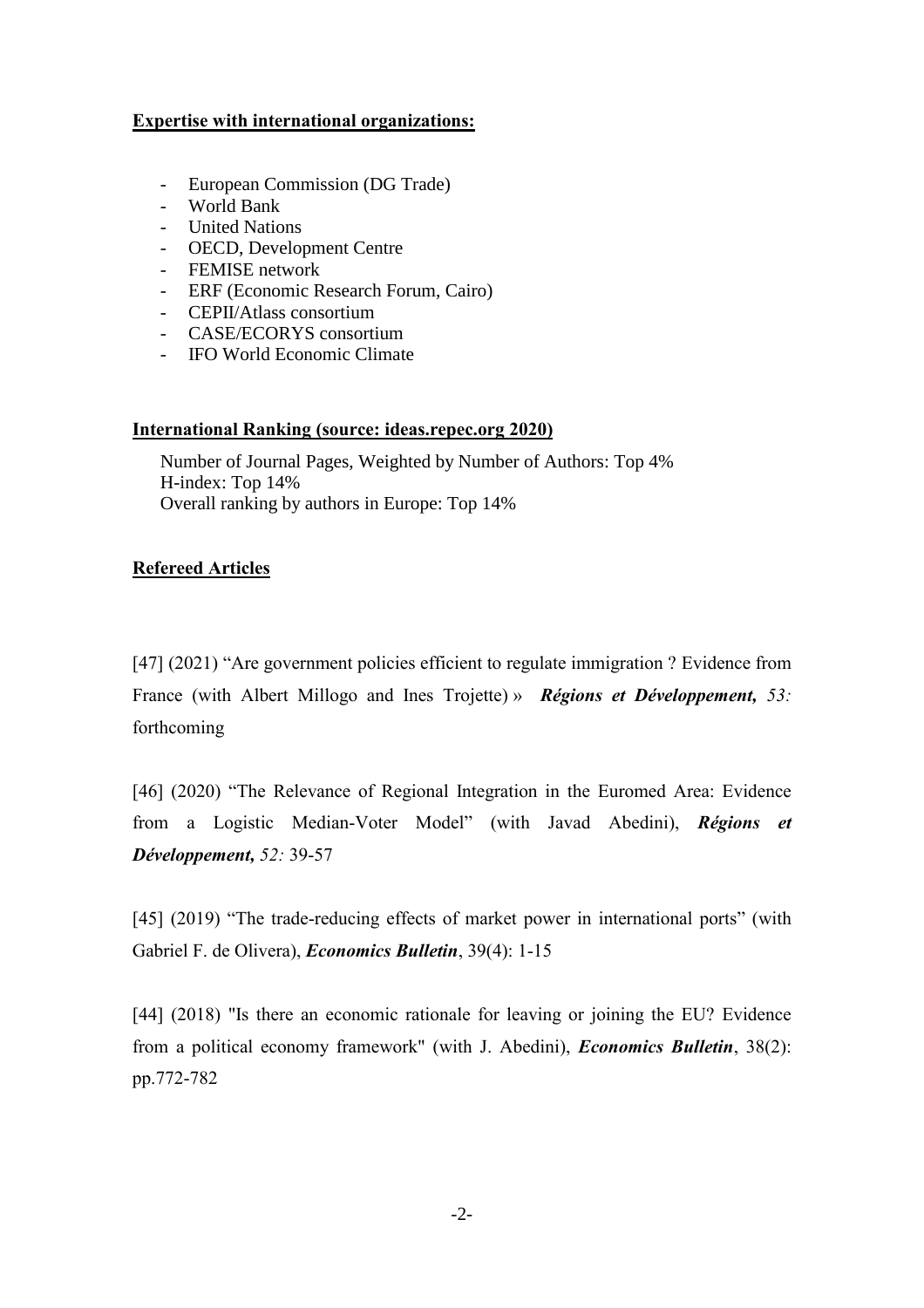[43] (2017) Municipal solid waste and development: The environmental Kuznets curve evidence for Mediterranean countries (with A. Gnonlonfin and Y. Kocoglu), *Régions et Développement, 45(1).*

[42] (2016) North African Countries' production and export structure: Towards diversification and export sophistication strategy, *Canadian Journal of Development Studies* (with N. Jouini and N. Oulmane), 37(2), pp.217-238

[41] (2015) "Direct and indirect Effects of Climate on Agriculture: An Application of a spatial panel data Analysis to Tunisia" (with Oussama Zouabi), *Climatic Change*, 133(2): 301-320.

[40] (2015) "Proximity, trade and ethnic networks of migrants: Case study for France and Egypt" (with A. Artal and A.Ghoneim), *International Journal of Manpower*, 36(4), pp.619-648

[39] (2015) "Exploring spatial convergence of Maghreb regional areas: An application of a Markov chains approach" (with A. Schaffar), *Economics Bulletin*, 35(3).

[38] (2015) L'Impact des Coûts à l'Echange sur le Commerce des Pays MENA: Le Rôle des Coûts Directs et Indirects liés au Transport Maritime (with Gabriel Figueiredo de Oliveira), *Régions et Développement*, 40.

[37] (2014) "Trade Effects of Regional Integration in Imperfect Competition: Evidence from the Greater Arab Free Trade Area (GAFTA) (with J. Abedini*)", International Economic Journal*, 28(2): 273-292

[36] (2013) Middle East and North African Integration through the lens of Non-Tariff Measures (with Ahmed Ghoneim), *Journal of Economic Integration*, 28(4): 580-609.

[35] (2013) "Trade effects of climate change: An application to MENA countries" (with Marc Brunetto), *Economics Bulletin*, 33(4): 2905-2912.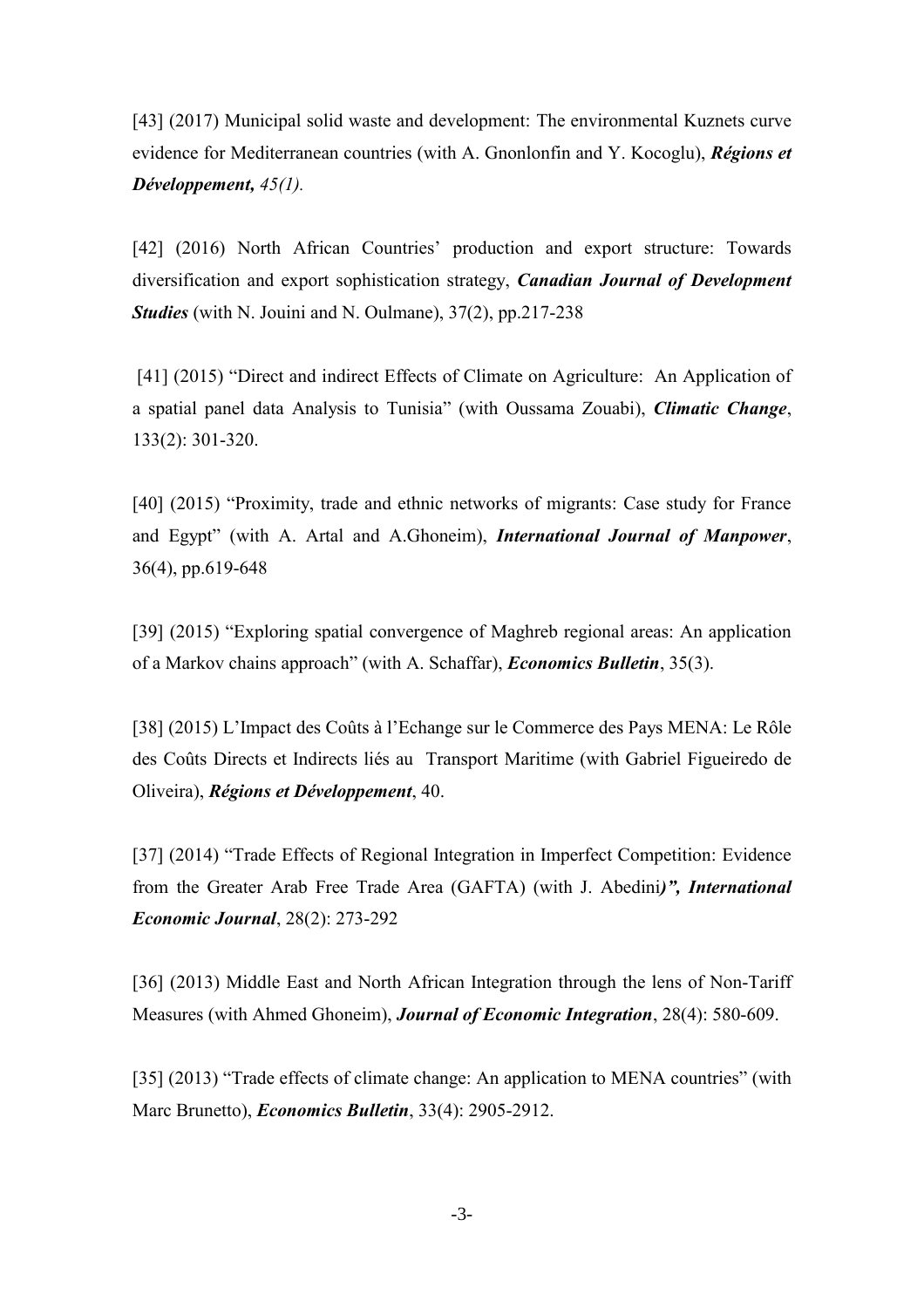[34] (2013) Some new Insights into Real Convergence in MENA countries' regional areas: A Spatial Econometric Analysis (with M. Hazem and M. Brunetto), *Economics and Business Letters*, 2(4): pp.150-160.

[33] (2012) "An Analysis of Real Convergence and its Determinants: Evidence from MENA countries (with C. Bagoulla), *Journal of Economic Integration*, 27(1): 80-114

[32] (2012) "Why are the Trade Gains from the Euro-Mediterranean Partnership so Small?" (with Nathalie Roux), *Journal of World Trade*, 46(3): 571-596

[31] (2012) "Some new insights into trade potential between the EU and its Mediterranean Partners", *Economics Research International*, Volume 2012 (2012), Article ID 616793.

[30] (2011) "Market Access and the other determinants of North-South Manufacturing Location Choice: An application to the Euro-Mediterranean Area (with Corinne Bagoulla)", *Economic Systems*, 35:537-561

[29] (2010) "Some New Insights into the Effects of the EU-South Korea Free Trade Area: The Role of Non Tariff Barriers" (with Y.Decreux and C.Milner), *Journal of Economic Integration*, 25(4): 783-817.

[28] (2010) "Innovation, Growth and Convergence in the Euro-Mediterranean Area: Implications for MENA Countries", *Economics Bulletin*, 30(4), pp. 2978-2986.

[27] (2010) "Some New Insights into FDI Determinants in MENA countries: An Application of a Spatial Panel Data Model" (with N. Uttama), *International Journal of Economic Policy in Emerging Economies*, vol.3(4), pp.314-329.

[26] (2010) "Un Modèle Généralisé des Déterminants des Migrations Internationales: Application aux Migrations des Pays Méditerranéens vers l'UE", *Revue Economique*, 61(6), 981-1010.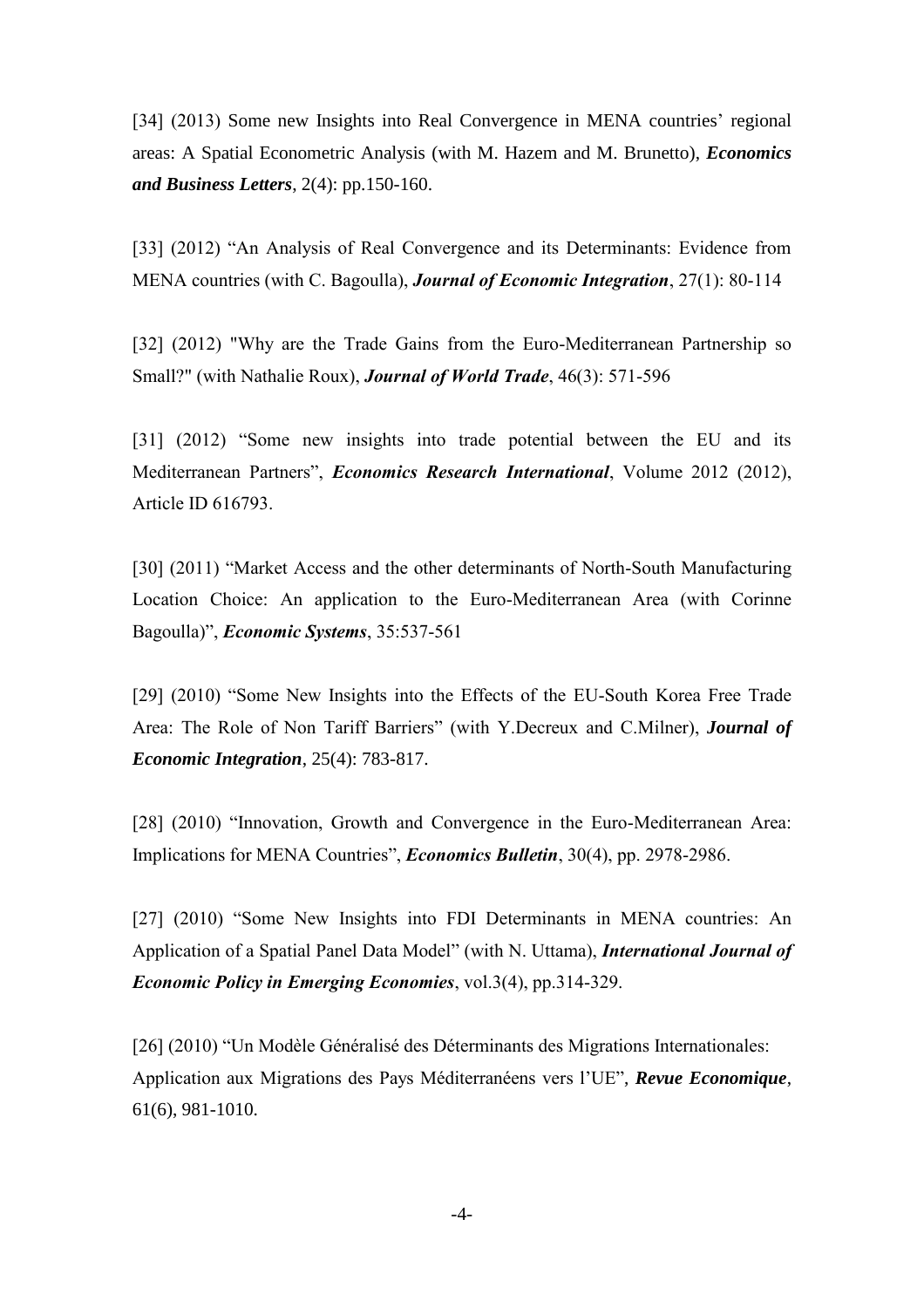[25] (2010) "Foreign Direct Investment and Productivity Spillovers: The Experience of ASEAN countries" (with N. Uttama), *Journal of Economic Integration*, 25(2): 298- 323.

[24] (2009) "The Emergence of Iran in the World Car Industry: An Estimation of its Export Potential (with Javad Abedini)", *World Economy*, 32(5), 790-818.

[23] (2009) "The Impact of Regional Integration and Third-Country Effects on FDI: Evidence from ASEAN" (with N. Uttama), *ASEAN Economic Bulletin*, 26(3): 239- 252.

[22] (2009) "Regional Integration, Imperfect Competition and Welfare: The Experience of the Greater Arab Free Trade Area" (with A. Ghoneim), *Economie Appliquée*, 52(4): 131-156.

[21] (2008) The Greater Arab Free Trade Area (GAFTA): An Estimation of Trade Effects (with Javad Abedini), *Journal of Economic Integration*, 23(4): 848-872

[20] (2008) The Growing Influence of Emerging Countries in the World Car Industry: An Estimation of Export Potentials in a World Trade Model (with Javad Abedini), *Global Economy Journal*, 8(3): 1-29

[19] (2006) "Pollution effects of free trade areas: A general equilibrium analysis" *International Economic Journal*, 20(1): 37-62.

[18] (2006) "The European Union and its new neighbours: an estimation of migration potentials", *Economics Bulletin*, 6(2): 1-11.

[17] (2006) "Welfare Magnets, Border Effects or Policy Regulation: What Determinants Drive Migration Flows into the EU?", *Global Economy Journal*, 6(4): 1-33.

[16] (2006) "La nouvelle politique de voisinage de l'Union Européenne: Une estimation des Potentiels de Commerce", *Revue Economique*, 57(4) : 727-746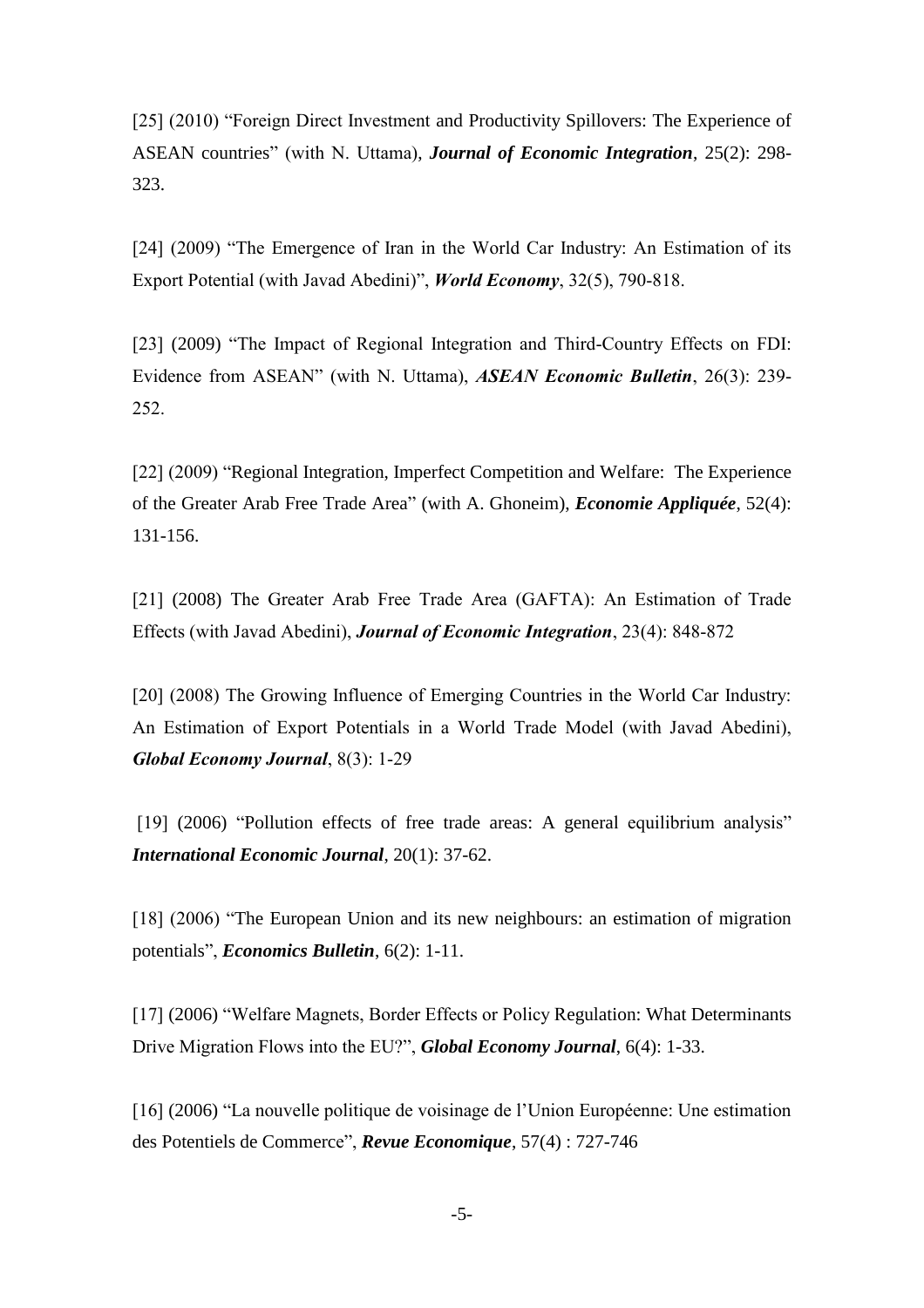[15] (2006) "Migration from MENA countries to the EU: A Quantitative assessment of recent patterns, policies and prospects", *Mediterranean Journal of Economics*, 4(4), 4:14.

[14] (2005) "Towards a new trade policy between the USA and Middle-East countries : Estimating trade resistance and export potential ", *The World Economy*, 28(4): 491- 518.

[13] (2005) " Assessing the Euro-Mediterranean Partnership : What are the lessons for ASEAN countries ? ", *Journal of Asian Economics*, 16(1): 125-139.

[12] (2005) "Trade Prospects of the new EU neighbourhood policy : evidence from Hausman and Taylors' models ", *Global Economy Journal*, 5(1), pp.1-25

[11] (2005) " Towards a Pan-Arab free trade area: Assessing Trade Potential Effects of the Agadir Agreement ", *The Developing Economies*, 43(3): 329-345.

[10] (2004) " Trade effects of scale economies : Evidence from four EU countries ", *Economics Letters*, 83(3) : 399-403.

[9] (2004) " L'impact de la politique commerciale euro-méditerranéenne (1988-2000) : Application d'un indicateur de performance à l'exportation ", *Région et Développement*,  $19(1)$ : 55-82

[8] (2004) " The new U.S. trans-ocean free trade initiatives: Estimating export and FDI potentials from dynamic panel data models ", *Economics Bulletin*, 6(9) : 1-12.

[7] (2003) " Exchange rate volatility, sectoral trade and the aggregation bias ", *Review of World Economics,* 139 (3) : 389-418.

[6] (2000) " The impact of prices on seafood trade : a panel data analysis of the French seafood market " with P. Guillotreau and P. Bernard, *Marine Resource Economics*,  $15(1)$ : 45-66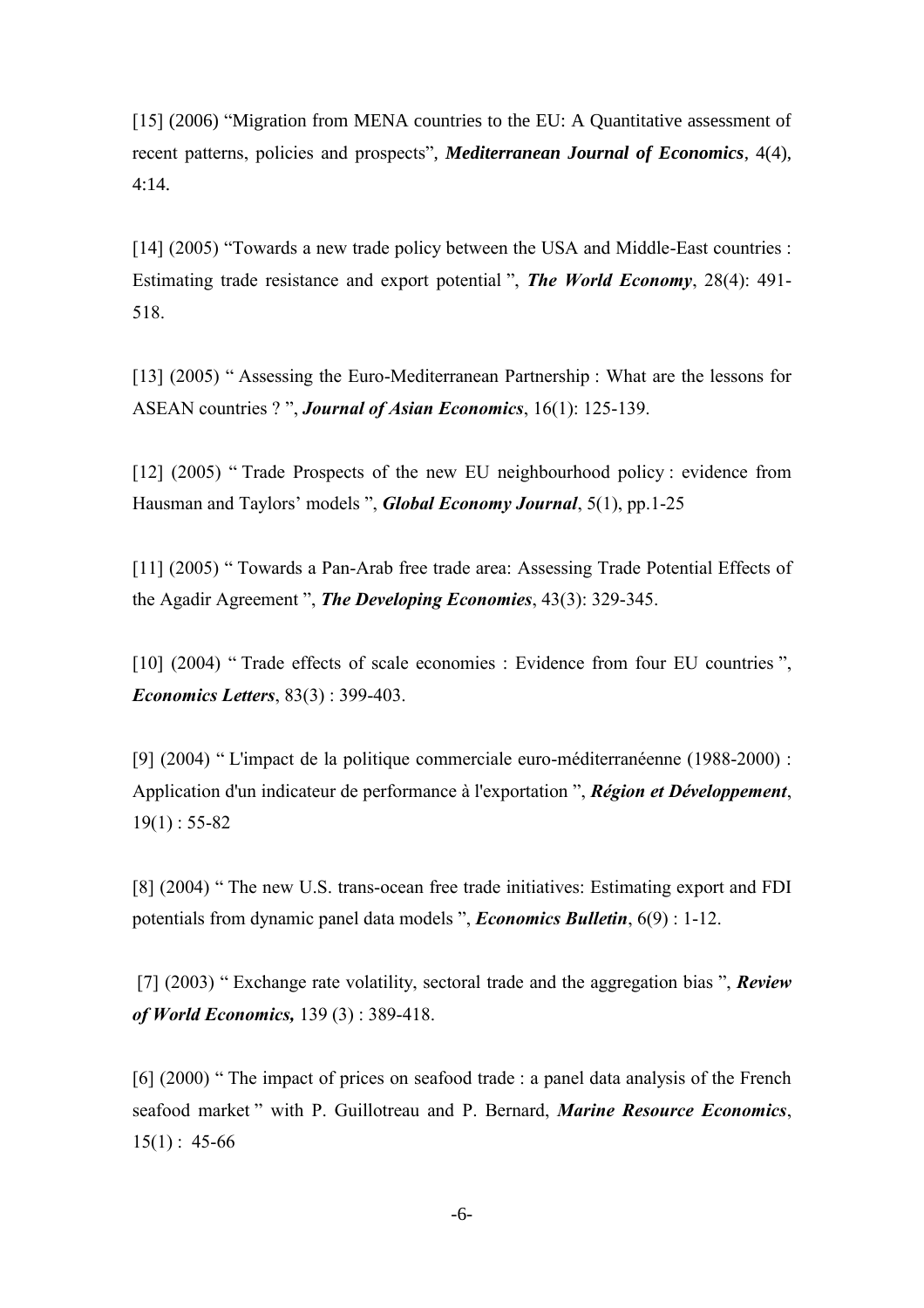[5] (2000) "Trade barriers and European imports of seafood products : a quantitative assessment " with P. Guillotreau, *Marine Policy*, 24 : 431-437

[4] (1998) "Commerce international et structures de marchés : Les apports de la nouvelle économie internationale" with L. Fontagné and M. Freudenberg, *Économie et prévision*, 135 (4) : 147-167.

[3] (1997) "L'impact de l'intégration de l'Espagne à la CEE sur les spécialisations espagnoles : une analyse économétrique en données de panel", *Revue d'Économie Régionale et Urbaine*, 2 : 271-290.

[2] (1996) "L'internationalisation des produits de la mer : le cas français des années 90", en collaboration with P. Bernard et Y. Perraudeau, *Économie et Gestion Agroalimentaire*, 38(1), pp. 15-21.

[1] (1995) " Uruguay Round et PVD : le cas de l'Afrique du Nord ", with L. Fontagné, *Revue Economique*, 46(3) : 691-702.

#### **Other Publications**

[20] (2015) "Outcome of Fifty Years of Euro-Mediterranean Trade Partnership and DCFTA Perspectives", *IEMed Mediterranean Yearbook 2015*, European Institute of the Mediterranean, pp.266-270.

19] (2015) "Taking Into Account Sustainable Development for MENA Countries" *Topics in Middle Eastern and North African Economies,* 17,(2) (with N.Himli, A. Safa and B.Zemouri)

[18] (2015) "Sustainable Tourism in Some MENA Countries" *Topics in Middle Eastern and North African Economies,* 17,(1) (with N.Himli, A. Safa and B. Teissereinc)

[17] (2014), "Euro-Mediterranean Trade: Shallow vs. Deep Integration" (with A.Ghoneim, J. Lopez Gonzalez & M. Mendez Parra), in: R. Ayadi, M. Dabrowski and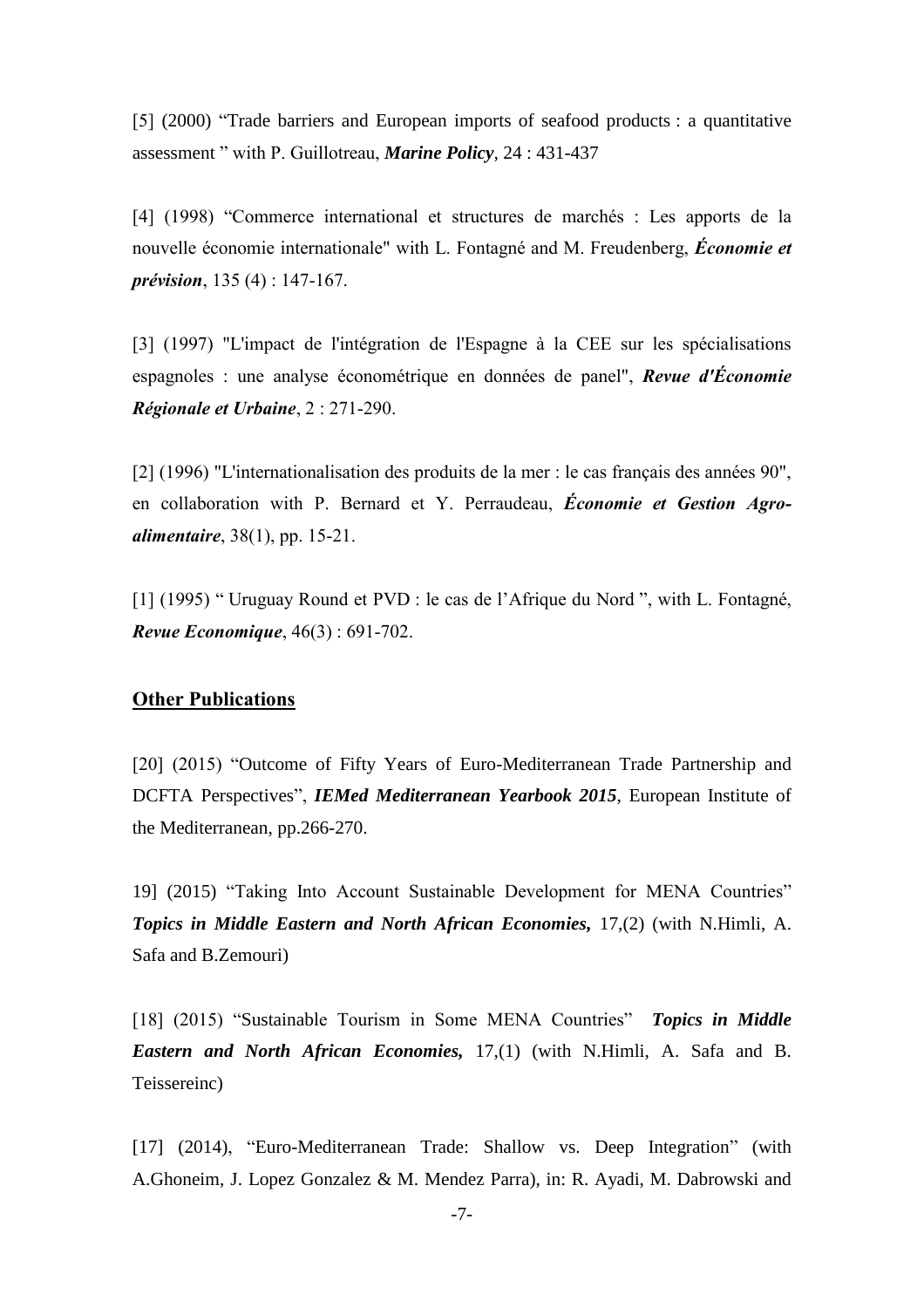L. De Wulf (Eds), *Economic and Social Development of the Southern and Eastern Mediterranean Countries,* Springer*,* ch.2.

[16] (2014) "The Trade creation effect of immigrants: characterising socioeconomic opportunities arising from linkages between people and goods flows inside the MENA region" (with A. Artal-Tur and A. Ghoneim), FEMISE Network Policy Brief, MedBrief No. 2014-1

[15] (2013) "The Economic Costs of Climate Change in MENA countries: A Micro-Spatial Quantitative Assessment and a Survey of Policies", FEMISE Network Policy Brief, MedBrief No. 2013-2

[14] (2012) "Commerce international, innovation et convergence: une application aux pays méditerranéens », in : L. Abdelmalki et al. (eds) *Développements récents en économie et finances internationales*, Paris : Armand Colin, p.95-108

[13] (2012) "Shallow vs. Deep Integration between Mediterranean Countries and the EU and within the Mediterranean Region", MEDPRO, Mediterranean Prospects: Thinking Ahead for the Mediterranean, WP5: European Integration , trade, Investment and sectoral analysis, Technical Report No. 13/March 2012, [www.medpro-foresight.eu,](http://www.medpro-foresight.eu/) *European Commission: European Research Area, 7th Framework Programme*. with Ahmed Ghoneim, Cairo University, Egypt, Javier Lopez Gonzalez, Sussex University, UK and Maxililiano Mendez Parra, Sussex University, UK); also available in: CASE Network Reports, 96/2011.

[12] (2012) "EU migration policy and the Euromed process", in: J. Costa-Font (ed), *Europe and the Mediterranean Economy*, London: Routledge, Chapter 11, pp.212- 234.

[11] (2012) "Shallow versus deep integration scenarios in the Euro-Mediterranean area: a quantitative assessment", in: J. Costa-Font (ed), *Europe and the Mediterranean Economy*, London: Routledge, Chapter 3, pp.41-72.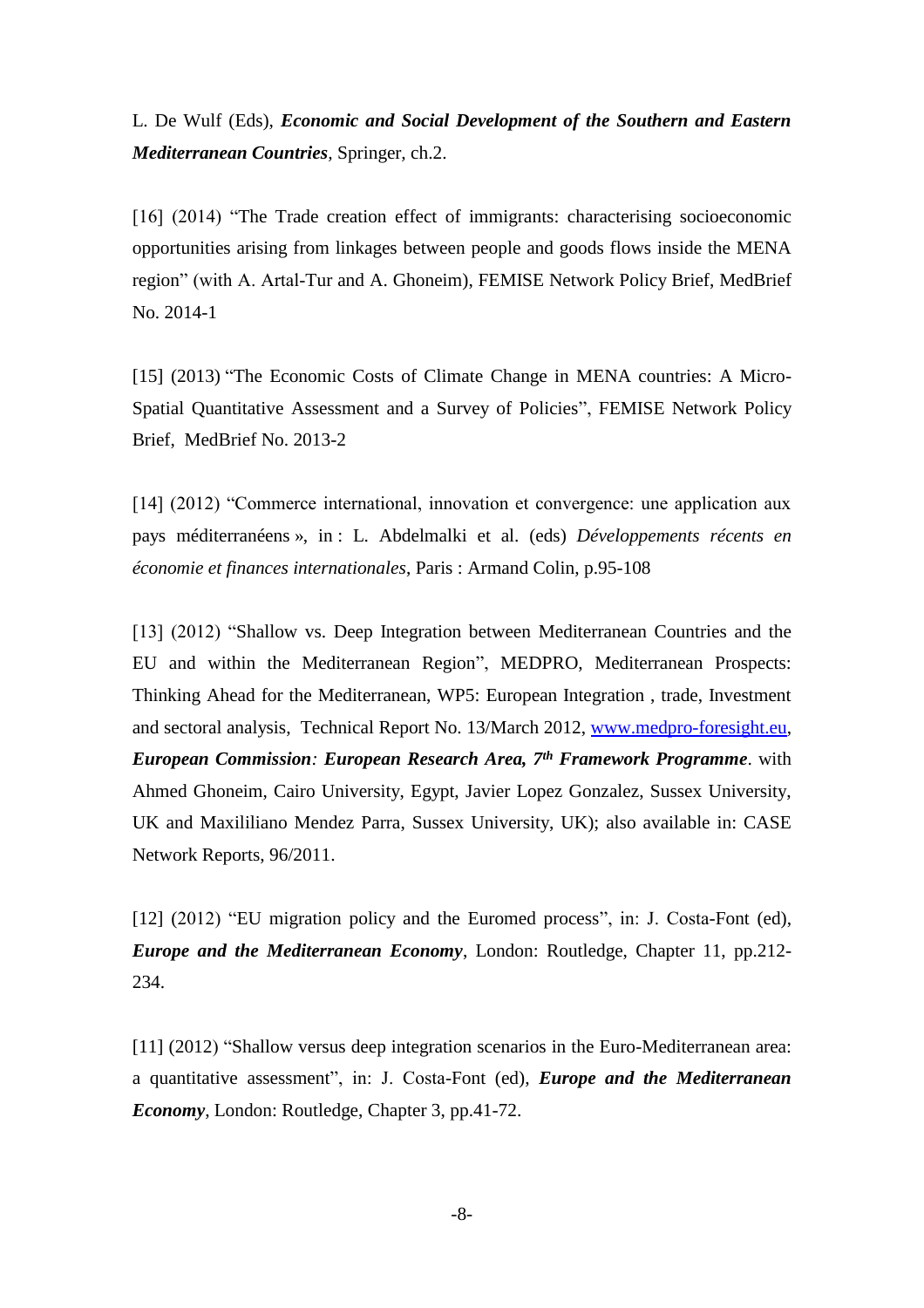[10] (2011) "Anticiper l'évolution des marchés", *Le Marin*, Enjeux Maritimes, Special Issue, M 08388, with P. Cariou and Y. Perraudeau.

[9] (2011) "Regional integration and North-South industrial location: An application to the Euro-Mediterranean area" (avec C.Bagoulla), *WTO Discussion forum: World Trade Report 2011*, [http://www.wto.org/english/res\\_e/publications\\_e/wtr11\\_forum\\_e.htm,](http://www.wto.org/english/res_e/publications_e/wtr11_forum_e.htm) forthcoming.

[8] (2010) "The Non Tariff Measure Inventory Exercise for Lebanon; An Overview", *Trade and Development Newsletter*. Issue 4, WTO Unit, Lebanese Ministry of Economy and Trade. Beirut: September (with Patricia Augier).

[7] (2009) « Ouverture économique, intégration régionale et investissements directs étrangers », *Région et Développement*, n° 29-2009, coordination and introduction.

[6] (2009) "Trade and Welfare Effects of South-South Regional Integration : Evidence from the Greater Arab Free Trade Area", in : P. Gilles and S. Mouley (eds**),**  *Financement de la Croissance en Tunisie: Nouveaux Enjeux, Nouveaux Débats*, Tunis : Publications de l'Imprimerie Nationale Officielle.

[5] (2006) "The effects of North-South regional trade policies: A comparison of Mediterranean countries with ASEAN", in: Plummer, Michael G. and Erik Jones (eds.), *International Economic Integration and Asia*, Advanced Research in Asian Economic Studies, Vol.3, London: World Scientific, Chapter 8, pp. 275-298

[4] (2006) Policy Coherence for Development: Morocco Case Study (with Lionel Fontagné), Country report for the *OECD Development Centre*, Paris: OECD.

[3] (2006) "Le commerce extérieur de la France", *Ecoflash*, INSEE, 215.

[2] (1997) " The EU and the Maghreb ", with L. Fontagné, OECD, OECD Development Centre, *OECD Development Centre studies*.

[1] (1997) "Les échanges extérieurs de la France", *Ecoflash* (INSEE), n°115, février.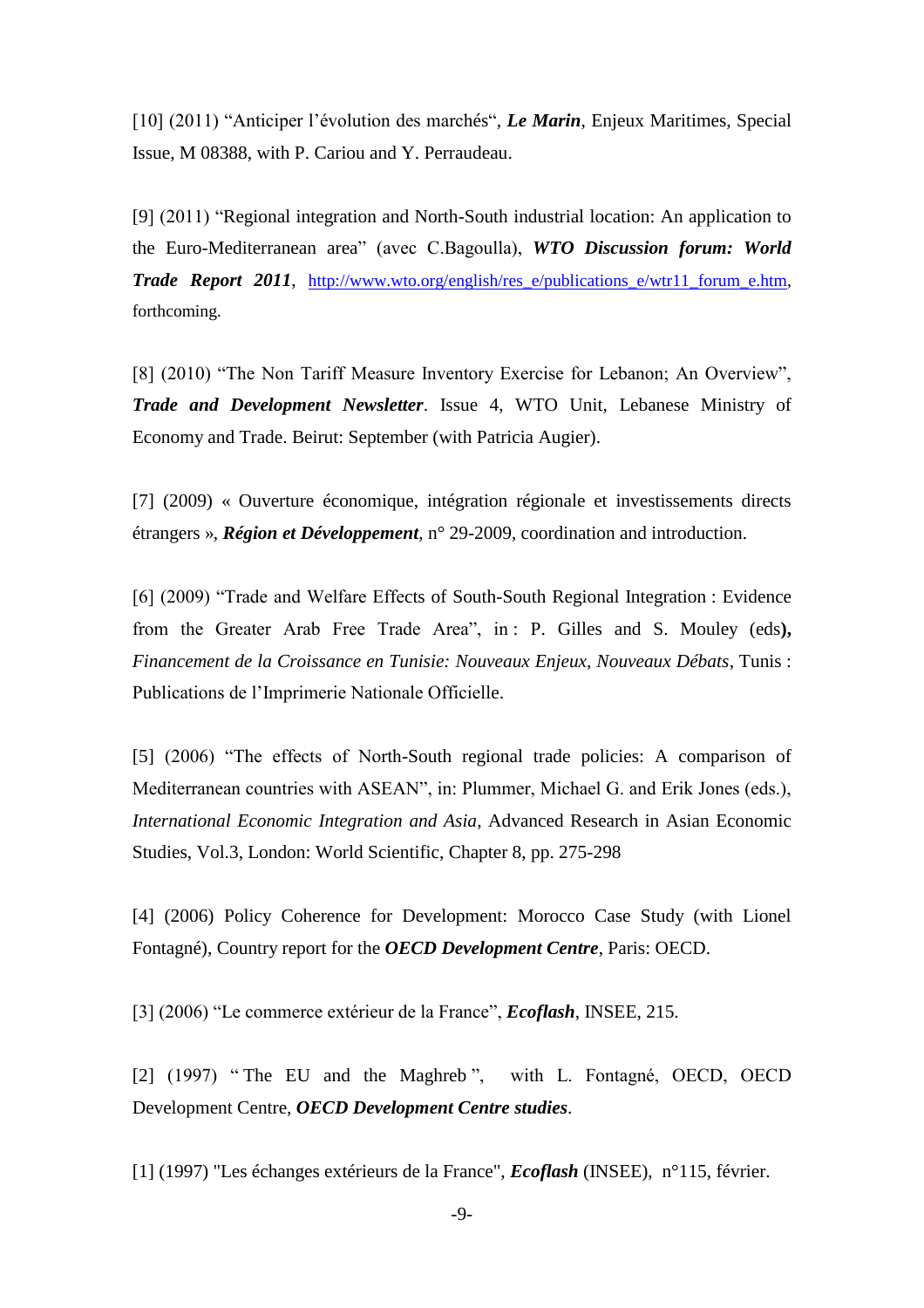### **Contributions to International Research Programs**

[16] (2020) "Evaluation of the impact of trade chapters of the Euro-Mediterranean Association Agreements with six partners: Algeria, Egypt, Jordan, Lebanon, Morocco and Tunisia" directed by Ecorys/CASE/FEMISE Consortium for the **European Commission**, forthcoming

[15] (2018), « La complexification des systèmes productifs comme vecteur de transition économique dans les MENA et le rôle des politiques de court terme **European Commission** (FEMISE network, programme n. 42-03), with Myriam Ben Saad and Michel Dimou (Université de Toulon), Haouas I. (Université d'Abu Dhabi) etKraief N. (Université de Sousse)

[14] (2013) "Diversification et sophistication comme levier de la transformation structurelle des économies nord africaines », Rapport pour les Nations Unies, Commission économique pour l'Afrique, programme CEA-AN/EGM ½

[13] (2011) "The Trade Creation Effects of Immigrants: A new Look at the Linkages between People's and Good's Flows inside the MENA Region" **European Commission** (FEMISE network, programme n. 34-01), with Andres Artal (Valencia, Spain), Jordi Baccaria (Barcelona, Spain), Mondher Cherif (Sfax, Tunisia) and Ahmed Ghoneim (Cairo, Egypt).

[12] (2011) "The impact of Non Tariff Measures (NTMs): The Experience of MENA Countries", **Economic Research Forum** (ERF, Cairo, Egypt), with Ahmed Ghoneim (Cairo University, Egypt) and Patricia Augier (Université de la Méditerranée, France)

[11] (2011) "The Economic Costs of Climate Change in MENA countries: A Micro-Spatial Quantitative Assessment and a Survey of Adaptation Policies", **European Commission** (FEMISE network, programme n. 34-03), with Ahmed Ghoneim, Cairo University).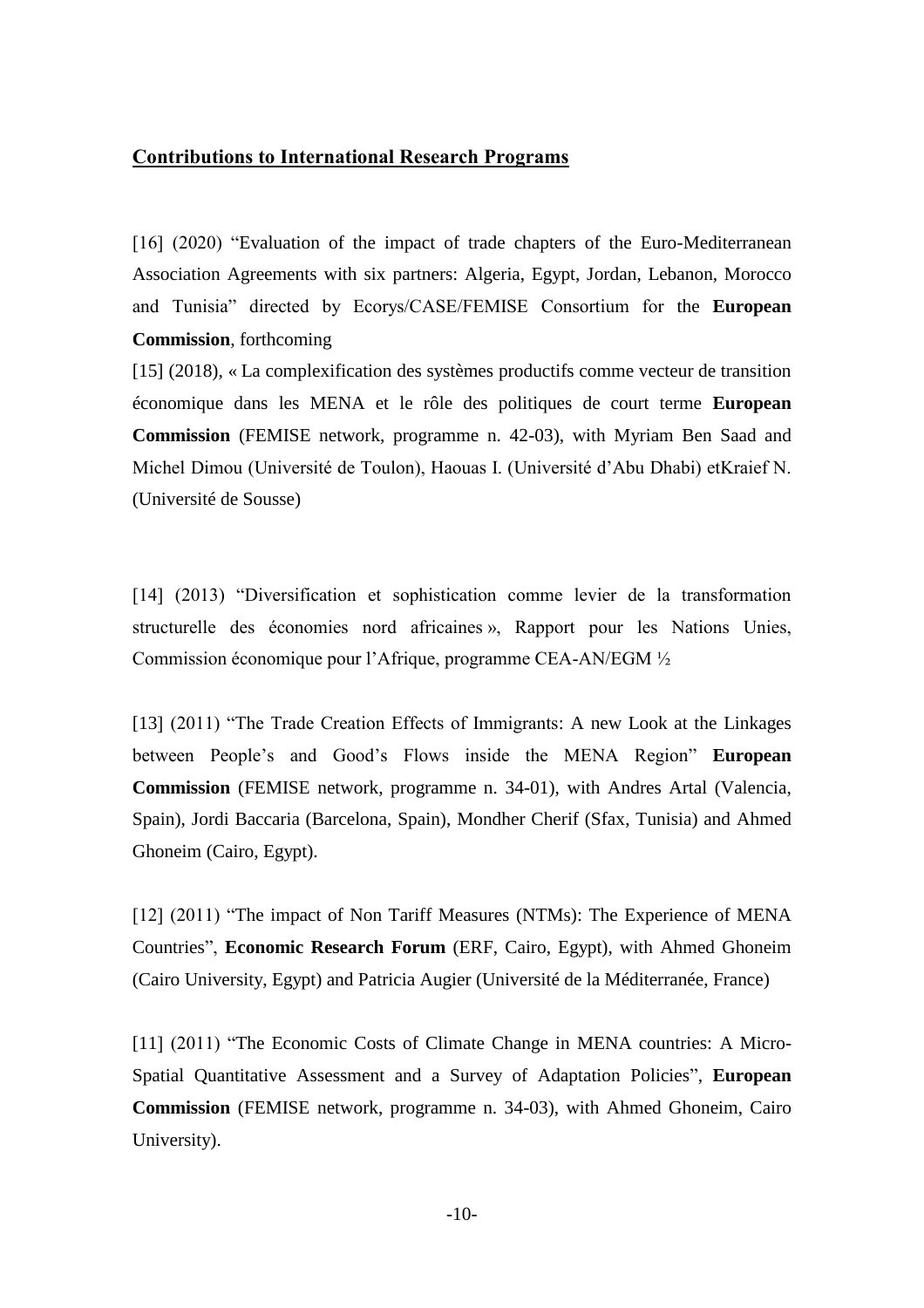[10] (2010) « Evaluation de l'impact du partenariat euro-méditerranéen 15 ans après Barcelone : Quels enseignements ? Quelles actions ? » in : A. Gallal and J.L.Reiffers (ed) *Rapport du FEMISE sur le Partenariat Euro-méditerranéen: Le Partenariat Méditerranéen à la croisée des chemins*, pp.3-20.

[9] (2010) "Integration with the EU and within the Region: Shallow versus Deep Integration Scenarios", MEDPRO-WP5C Research Project "Prospective Analysis for the Mediterranean Region "for the **Commission of the European Communities,** 7 th Framework Program (with Ahmed Ghoneim, Cairo University, Egypt, and Javier Lopez Gonzalez, Sussex University, UK).

[8] (2010) "Inventory and Assessment of Non-Tariff Measures in MENA Region, Report for the **World Bank** (with Patricia Augier), the World Bank, Washington.

[7] (2010) "The Economic Impact of the EU-Korea Free Trade Area", Report for the **European Commission**, DG Trade, with CEPII/ATLASS consortium (Paris) and GEP (Nottingham).

[6] (2009) "Regional Integration, Firms' Location and Convergence: An Application to the Euro-Mediterranean Area ", **European Commission** (FEMISE network, programme n. 33-01 with Corinne Bagoulla, University of Nantes and Ahmed Ghoneim, Cairo University,)

[5] (2008) "The Greater Arab Free Trade Area: An ex-post appraisal within an imperfect competition framework", **European Commission** (FEMISE network, programme n. 32-03 with Cairo University, Professor Ahmed Ghoneim)

[4] (2007) "Recent migration patterns from MENA countries to the EU: a quantitative assessment and policy implications", **European Commission** (FEMISE programme n. 31-01 with the Leonard Davis Institute of International Relations, The Hebrew University, University of Jerusalem, Israel (Prof. Alfred Tovias) and the University of Rabat, Morocco (Prof Mohammed Kachani).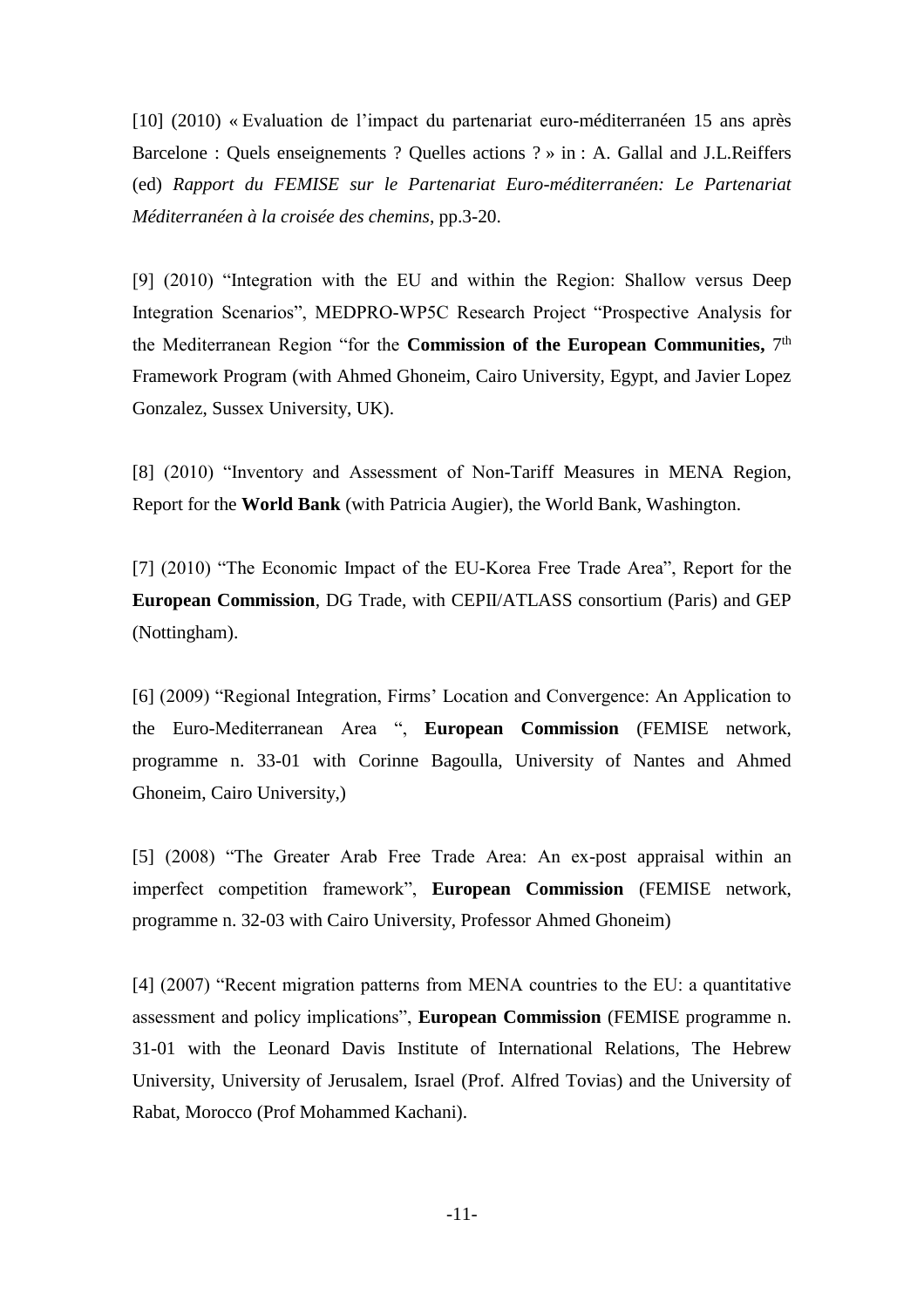[3] (1998) " Foreign Trade and Seafood Prices : implications for the CFP "*, Final Report for the European Commission*, FAIR Programme n°CT95-0892 (LEN-CORRAIL, CFE, CEMARE, DEA).

[2] (1997) "The development of intra *versus* inter-industry trade flows inside the EU due to the internal market programme" with L. Fontagné, M. Freudenberg and C. Martin, *CEPII Report for the European Commission*, XV/94/63/A. 1996 - in : European Commission (Ed), " Trade patterns inside the Single Market ", *The Single Market Review*, subseries IV : impact on trade and investment, vol.2 : 1997.

[1] (1996) "Impact Économique d'une Libéralisation des Échanges entre l'Union Européenne et le Chili", *Report for the European Commission* with E. Bourcelet, M.C. Monfort et A. La Rosa (Gressard).

#### **Conferences :**

[65] (2017) Nicolas Péridy (Léad, Univ. Toulon), "Trade effects of Non Tariff Measures (NTMs): Some new insights into MENA countries", 9 février.

[64] (2015) "Innovation, Growth and Convergence in the EuroMediterranean Area", Journées du GDRI COMMED (invited conference), Circulation et diffusion des connaissances au Maghreb : mise en perspective scientifique, Toulon, 14-15 October

[63] (2015) The Hebrew University of Jerusalem, Special international conference in the honour of Prof. Alfred Tovias (invited conference) "The relevance of regional integration in the Euro-Mediterranean area: an application of a probabilistic approach based on median voter models" (with J. Abedini), Jerusalem (Israel, 21 January 2015)

[62] (2015) American Economic Association/ ASSA, 35<sup>th</sup> annual meeting, "Sustainable tourism in some MENA countries" session hold by Middle East Economic Association (with N.Himli, A. Safa and B. Teisserenc) Boston (USA), 3-6 January, 2015.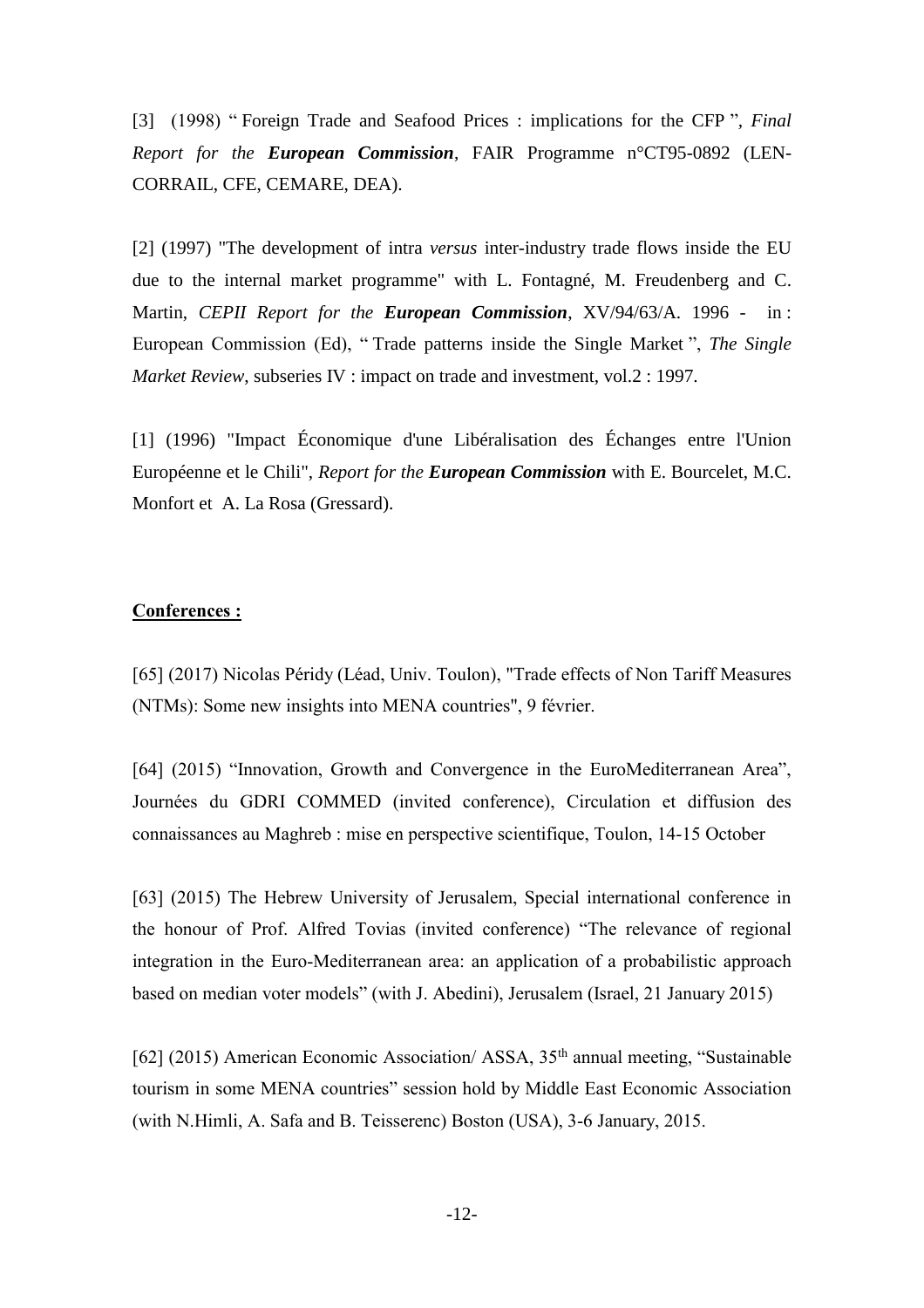[61] (2014) CNRS-DREEM  $5<sup>th</sup>$  Conference on Economic development after the Arab Uprisings, "Regional Integration, Imperfect competition and the role if the State in MENA countries" (with Javad Abedini), Paris, 11-12 December

[60] (2014) 3rd international conference on Environment and Natural Resources Management in Developing and Transition Economies 2014 "Municipal Solid Waste and Development: The EKC Evidence for Mediterranean Countries" (with A.Gnonlonfin and Y.Kocoglu), CERDI, Clermont-Ferrand (France), 8-10 october.

[59] (2014) 13th International conference of Middle East Economic Association "An indicator of sustainable development for the MENA region" avec N.Hilmi, A.Safa et Messaoud Zemouri ), Tlemcen (Algeria), 31 May-1 June

[58] (2014) 13th International Workshop Spatial Econometrics and Statistics, Journées Scientifiques, Université de Toulon, "The impact of climate change on agriculture: A spatial panel data analysis for Tunisia" (with Oussama Zouabi), Toulon (France): 14-15 April

[57] (2014) XXXth Association Tiers-Monde (ATM) Conference, "Un indicateur de développement durable pour la région MENA : l'IDH corrigé de la Pollution », (avec N.Hilmi, A.Safa et Messaoud Zemouri ), Marrakech (Morocco), 29-31 May.

[56] (2013) WTO-UNECA  $7<sup>th</sup>$  annual conference, "Real convergence and regional territories: An application to a Markov chain analysis to North Africa" (with M.Brunetto and M.Hazem), Rabat (Morocco); 13-16 November

[55] (2013) WTO-UNECA  $7<sup>th</sup>$  annual conference, "Industrial structural changes in North Africa: the impact of export diversification and sophistication" (with N.Oulmane and N.Jouini), Rabat (Morocco); 13-16 November

[54] (2013) GDRI DREEM (invited conference), « Trade effects of climate change: An application to MENA countries » (with Marc Brunetto), Florence, Italy, 12-13 September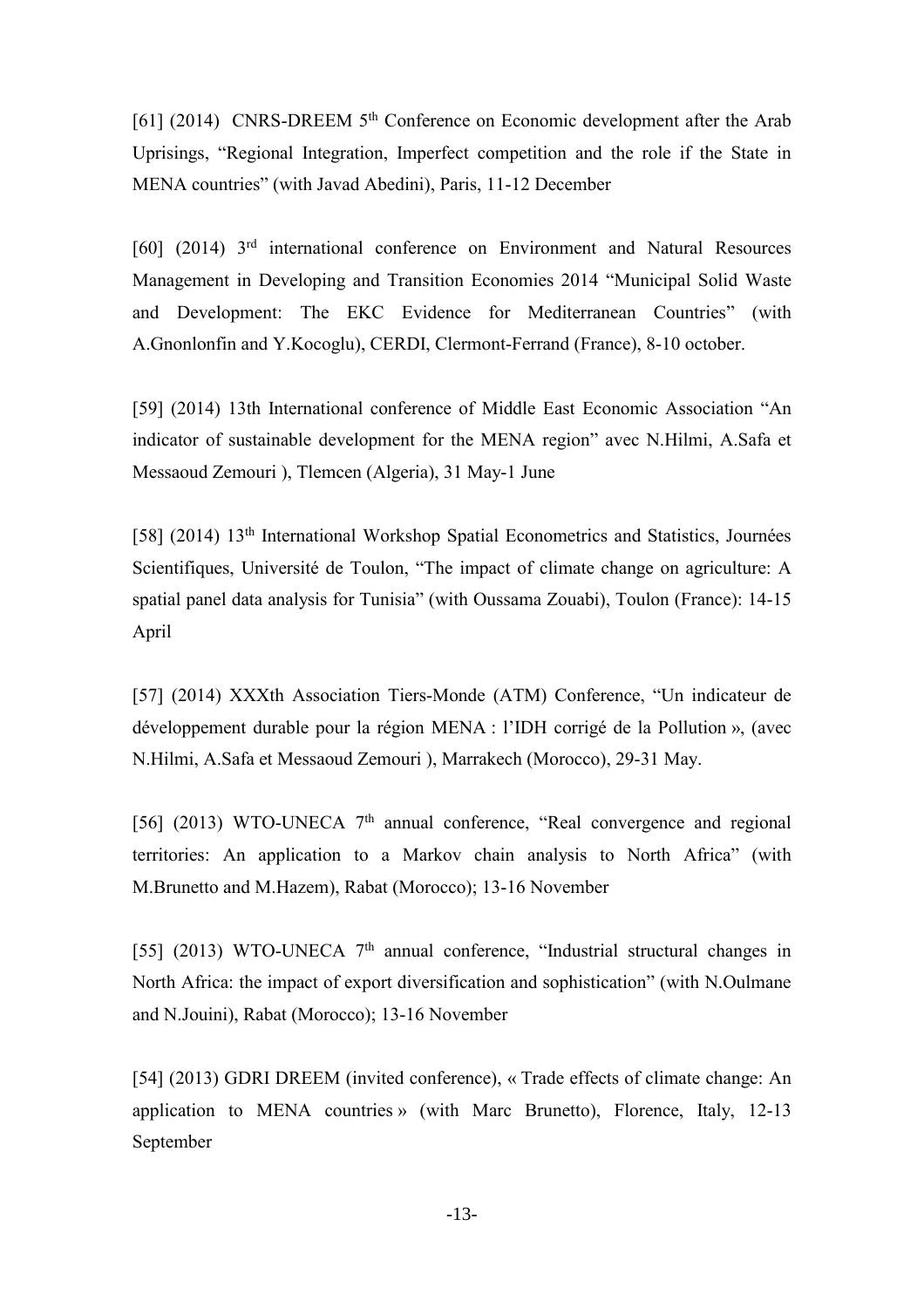[53] (2013) GDRI DREEM (invited conference), « Cultural distance, assimilation and the pro-trade effects of migrants: lessons from the French-Egyptian cases » (with Andres Artal and Ahmed Ghoneim), Florence, Italy, 12-13 September

[52] (2013) GDRI DREEM (invited conference), « Some new insights into real convergence in MENA countries' regional areas : A spatial econometric analysis » (with Marc Brunetto and Mohamed Hazem, Florence, Italy, 12-13 September

[51] (2013) *United Nations* (UNECA), conférence inaugurale invitée de la 28° réunion du comité intergouvernemental d'experts, "Diversification et sophistication comme levier de la transformation structurelle des économies nord africaines", Rabat (Morocco), 26 february-1 March

[50] (2012) *United Nations (UNECA), OMC and GATE (invited conference as keynote*  speaker), 6<sup>th</sup> annual conference, "Trade effects of Non Tariff Measures (NTMs): Some new insights into MENA countries" (Rabat, 8-10 November)

[49] (2012) *Cremed-LSE-IeMed*, III Conference on "Economics of the Mediterranean and the Euromediterranean Process (invited conference), "The Economic Costs of Climate Change in MENA Countries: A Micro-Spatial Analysis" (Barcelona, 21-22 June).

[48] (2011) FEMISE Annual Conference (Invited conference): *Arab Awakening and the Role of the EU-Med Partnership*; "The Economic Costs of Climate Change in MENA Countries: A Micro-Spatial Analysis" (Marseille, 15-16 December)

[47] (2011) FEMISE Annual Conference (Invited conference): *Arab Awakening and the Role of the EU-Med Partnership*; "Reconsidering trade potential between the EU and its Mediterranean partners: The impact of governance" (Marseille, 15-16 December)

[46] (2011) World Bank (CMI) workshop: *Knowledge Economy, Job Creation, and Government Policies in MENA: Towards New Development Strategies*, "Shallow versus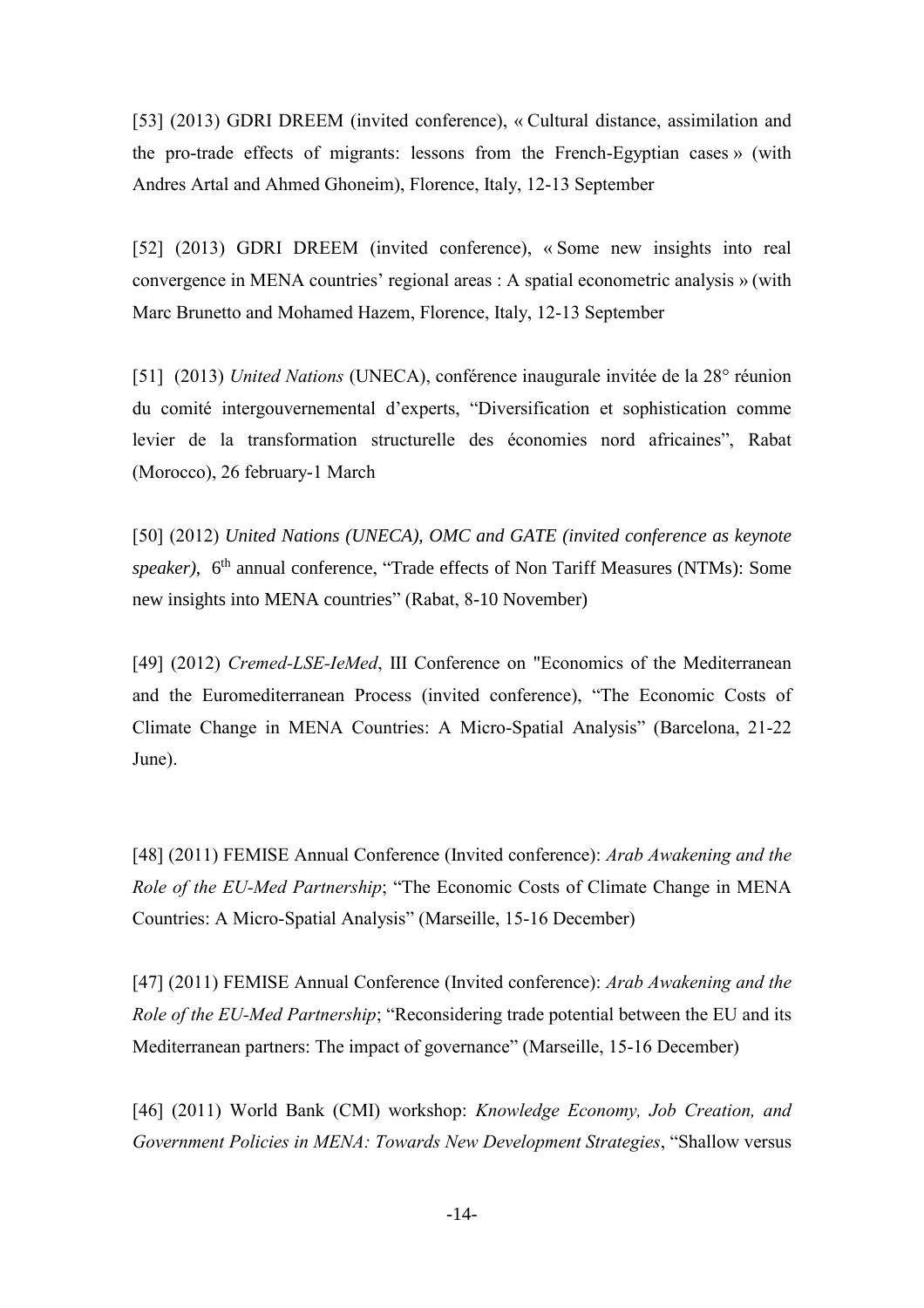Deep Integration Scenarios in Mediterranean Countries" (Invited Conference, Marseille, 12-13 November)

[45] (2011) MEDPRO Conference,  $7<sup>th</sup>$  Framework Program of the European Communities (Invited Conference), "Scenarios on Shallow versus Deep Integration in Mediterranean Countries" (Brussels, 21-23 September).

[44] (2011) World Bank (CMI), Second informal dialogue among leading economists, "The role of NTBs and logistics costs in the Euro-Mediterranean trade", (Invited Conference, Marseille, 10 October)

[43] (2011) *Cremed-LSE-IeMed*, II Conference on "Economics of the Mediterranean and the Euromediterranean Process (invited conference), "The Euro-Mediterranean Partnership: Simulating the Effects of Shallow versus Deep Integration" (Barcelona, 21- 22 June).

[42] (2011) *World Bank-ERF Workshop* on Research on Non-Tariff Barriers to Trade in the Arab World (Invited Conference) "Future Perspectives for Policy Relevant Research in the area of NTBs" (Cairo, 23 January)

[41] (2010) *GDRI DREEM* (2<sup>nd</sup> International Conference) "Innovation, Growth and Convergence in the Euro-Mediterranean Area: Implications for MENA countries" (Cairo, 11-13 December)

[40] (2010) *European Trade Study Group* (12h Annual Conference) "Regional integration and the other determinants of North-South industrial location: An application to the euro-mediterranean area" (Lausanne, 9-11 September).

[39] (2010) *London School of Economics and Cremed* (invited Conference)," A generalized model of international migration determinants: A Theoretical Approach and an Empirical Application to MENA countries", International workshop on "Economics of the Mediterranean and the Euromediterranian Process" 16-17 July, Barcelona.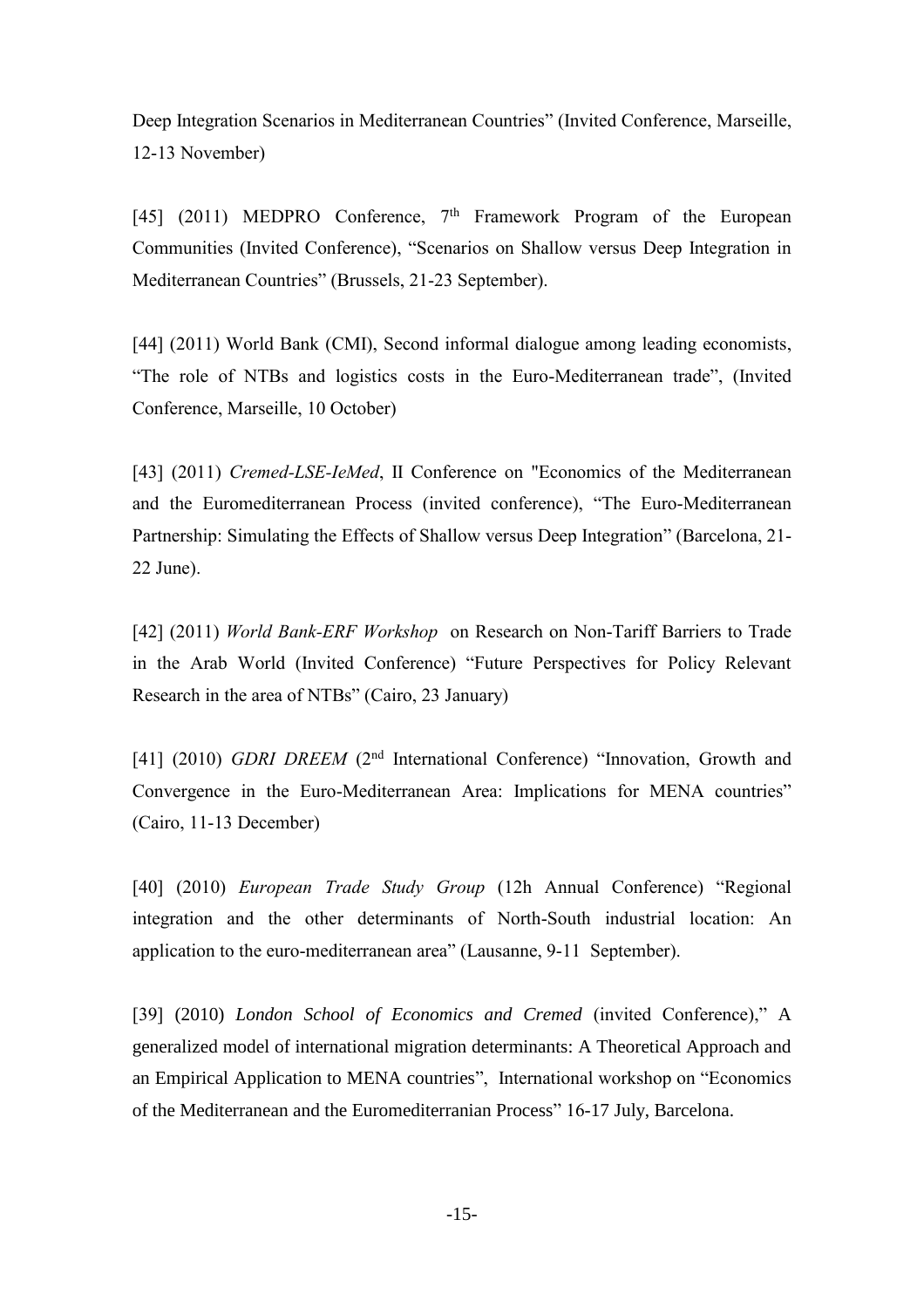[38] (2010) *World Bank* (invited conference) "Workshop on Non Tariff Measures in MENA countries, Istanbul, Turkey, 3-7 May

[37] (2009) *FEMISE Annual Conference*, "Regional Integration, Firms' Location and Convergence: An Application to the Euro-Mediterranean Area", Brussels, 14-15 November (With A. Ghoneim and C. Bagoulla)

[36] (2009) *United Nations (UNECA), OMC and GATE*, <sup>3rd</sup> annual conference on Opening up and Emergence in the Mediterranean, "The Determinants of North-South Industrial Location and the Impact of Regional Integration" (with C. Bagoulla and A. Ghoneim), Rabat (Morocco), 29-31 October

[35] (2009) *European Commission (EC delegation in Lebanon),* (invited conference), "Growth and Convergence in Lebanon: The Role of the European Neighbourhood Policy", Beyrouth (Lebanon), 8-9 October

[34] (2009) *Doctoriades euro-méditerranéennes*, Université du Sud Toulon-Var, "Un Modèle Généralisé des Déterminants des Migrations : Une Application à la Zone Euro-Méditerranéenne », Toulon, 1-2 October

[33] (2009) *World Bank* (invited conference), Research Capacity Building Program on Regional Integration and Agricultural Trade Policy, Research Methodology Workshop, Applications of Gravity model to agriculture: the impact of trade costs", World Bank Institute, Vienna, 6-9 April

[32] (2009), *GDRI DREEM CNRS*, Inequalities and Development in Mediterranean Countries, "Real convergence in the Euro- mediterranean Area: An application of new convergence indicators", Galatasarai University, Istanbul, 21-23 May

[31] (2009) *Premières Rencontres Economiques Internationales de Tunis (conférence invitée)*, Attractivité, Compétitivité et Financement de la Croissance en Tunisie: Nouveaux Enjeux, Nouveaux Débats, « The Greater Arab Free Trade Area : An Estimation of Trade Effects », Tunis, 27-28 March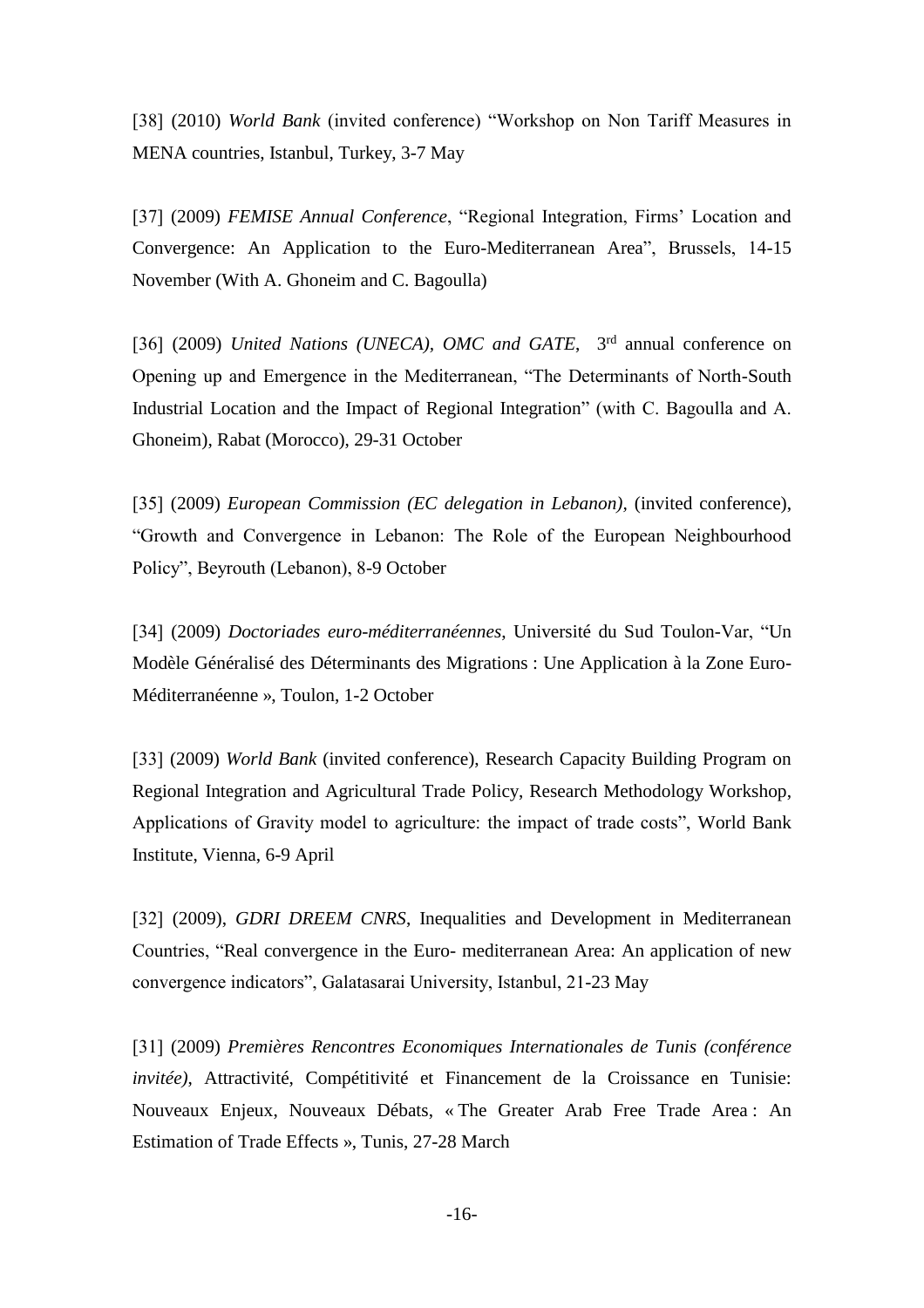[30] (2009) *Middle East Economic Association*, 8<sup>th</sup> Conference, Trade Effects of Regional Integration in Imperfect Competition: Evidence from the Greater Arab Free Trade Area (GAFTA)", Nice and Monaco (France), 18-20 March.

[29] (2008) *European Science Foundation*, Estimation and Projection of International Migrations, (invited conference), « A generalized model of international migration determinants: an application to European immigration from Southern Mediterranean countries », University of Southampton, UK, 17-19 septembre.

[28] (2008) *United Nations* (*UNECA*), *OMC and GATE*, <sup>2nd</sup> annual conference on Opening up and Emergence in the Mediterranean, "Welfare effects of free trade areas: A generalized imperfect competition model applied to the Greater Arab Free Trade Area", Rabat, 17-18 October.

[27] (2008) *FEMISE conference* (Istanbul, Turkey, 14-15 December), « The Greater Arab Free Trade Area: An ex-post appraisal within an imperfect competition framework"

[26] (2008) *Université du Sud Toulon-Var*, 3° Journées scientifiques euroméditerranéennes : Les perspectives économiques de l'Union méditerranéenne : entre intégration régional et réformes institutionnelles, "Regional integration, imperfect competition and trade :Evidence from GAFTA », Toulon, 13-14 November.

[25] (2008) *GDR CNRS 2989 Economie du Développement et de la Transition*, "Assessing the Effects of EU Migration Policies: The Experience of Southern Mediterranean Countries", avec A. Tovias et M. Khachani, Université d'Auvergne, Clermont-Ferrand, 3-4 Juillet

[24] (2008) *The Hebrew University of Jerusalem (Israel)* (Invited conference, 12 Juin) "Imperfect Competition and Free Trade Areas: An Assessment of the Greater Arab Free Trade Area", Leornard Davis Institute of International Relations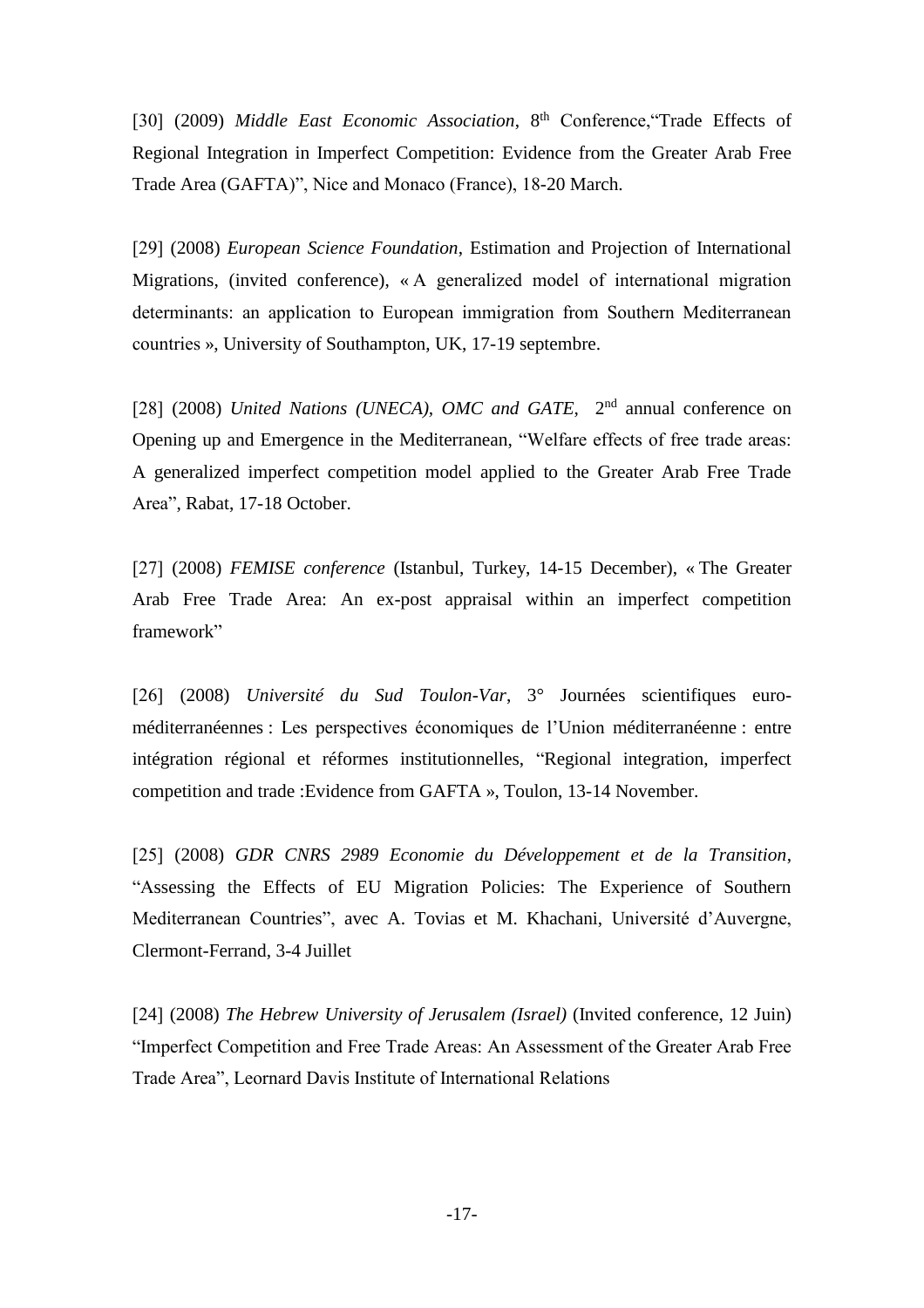[23] (2008) *International Trade and Finance Association* (18<sup>th</sup> Conference, Lisbon, Portugal, 21-24 Mai), "The Growing Influence of Emerging Countries in the World Car Industry: An Estimation of Export Potentials in a World Trade Model".

[22] (2007) *FEMISE Conference* (Marseille, France, 22-23 November) « Recent Migration patterns from MENA countries to the EU : A quantitative assessment and policy implications »

[21] (2007) *United Nations, Economic Commission for Africa and GATE, University of Lyon 2* (Rabat, Morocco, 19-20 October) "The new developments in the gravity equation: an application to regional economic integration in the Arab world", with Javad Abedini.

[20] (2007) *Canadian Economic Association* (Halifax, Canada, 1-3 June) "The Greater Arab Free Trade Area (GAFTA): an estimation of its trade effects", with Javad Abedini.

[19] (2006) *FEMISE Conference* (Marseille, France, 29 September) « Recent Migration patterns from MENA countries to the EU : A quantitative assessment and policy implications »

[18] (2006) *European Trade Study Group* (8<sup>th</sup> Conference, Vienna, Austria, 7-9 September) "The EU and its new Eastern and Southern neighbors: an estimation of migration potentials"

[17] (2006) *University of Nottingham (UK), Global Economic Policy Research Centre (GEP)* (invited conference, 20 January) "Welfare Magnets, Border Effects or Policy Regulation: What Determinants Drive Migration Flows into the EU?

[16] (2005) *United Nations, Economic Commission for Europe* (invited conference, Geneva, Switzerland, 2 December ), ". "Reconsidering the Welfare Magnet Theory: Some new Theoretical and Empirical Evidence"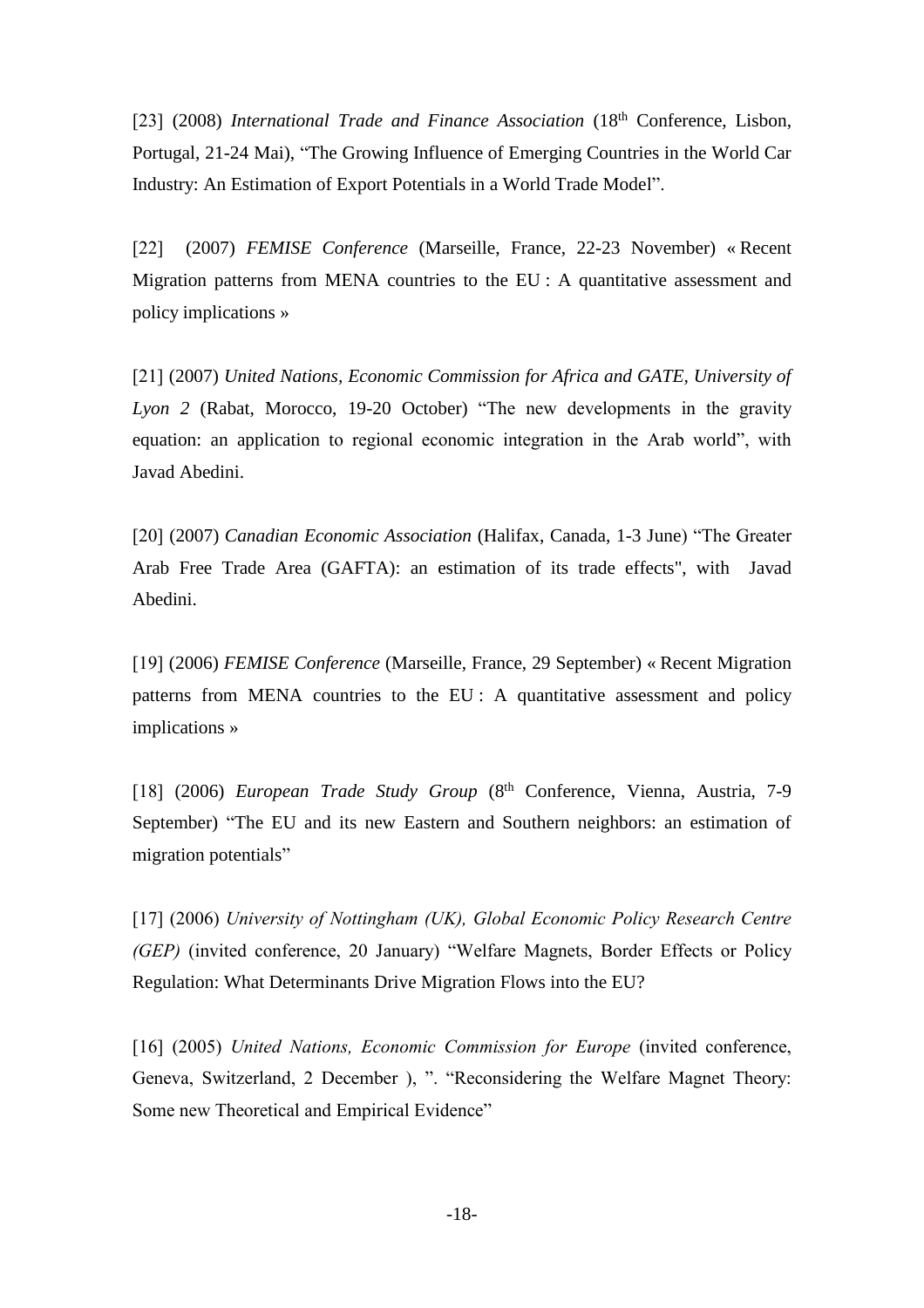[15] (2005) *CEFI Research Center*, (invited conference, Marseille, France, 10 May) "The New U.S. Trans-Ocean Free Trade Initiatives: Estimating Export and FDI Potentials from Dynamic Panel Data Models

[14] (2005) *CEPII, CEFI, CDC and Revue Economique* (5th International Conference, Marrakech, Morocco, 16-17 March) "Trade Prospects of the new EU Neighborhood Policy: an Empirical Assessment"

[13] (2005) *CEPII Research Center,* (invited conference, Paris, France, 20 January), "European Integration, Scale Economies and the Volume of Trade: An empirical assessment ".

[12] (2004) *European Trade Study Group* (6th Conference, Nottingham, UK, 9-11 September) " The New U.S. Trans-Ocean Free Trade Initiatives: Estimating export and FDI Potentials from Dynamic Panel Data Models "

[11] (2004) *International Trade and Finance Association* (14th Conference, San Antonio, USA, 19-22 May), " The New Trade Policy between the USA and MENA Countries : A Quantitative Assessment. "

[10] (2003) *FEMISE Conference* (3rd Conference, Marseille, France, 6 December), " The Environmental Impact of a North-South Free Trade Area : A Model for the Euro-Mediterranean Agreement "

[9] (2003) *European Trade Study Group* (5th Conference, Madrid, Spain, 11-14 September), " Pollution Effects of Preferential Trading Arrangements : A General Equilibrium Analysis "

[8] (2003) *Journées de l'Association Française de Sciences Economiques* (Lille, France, 26-27 May), " European integration, scale economies and the volume of trade, Croissance, convergences et intégration européenne, Lille, 26-27 mai.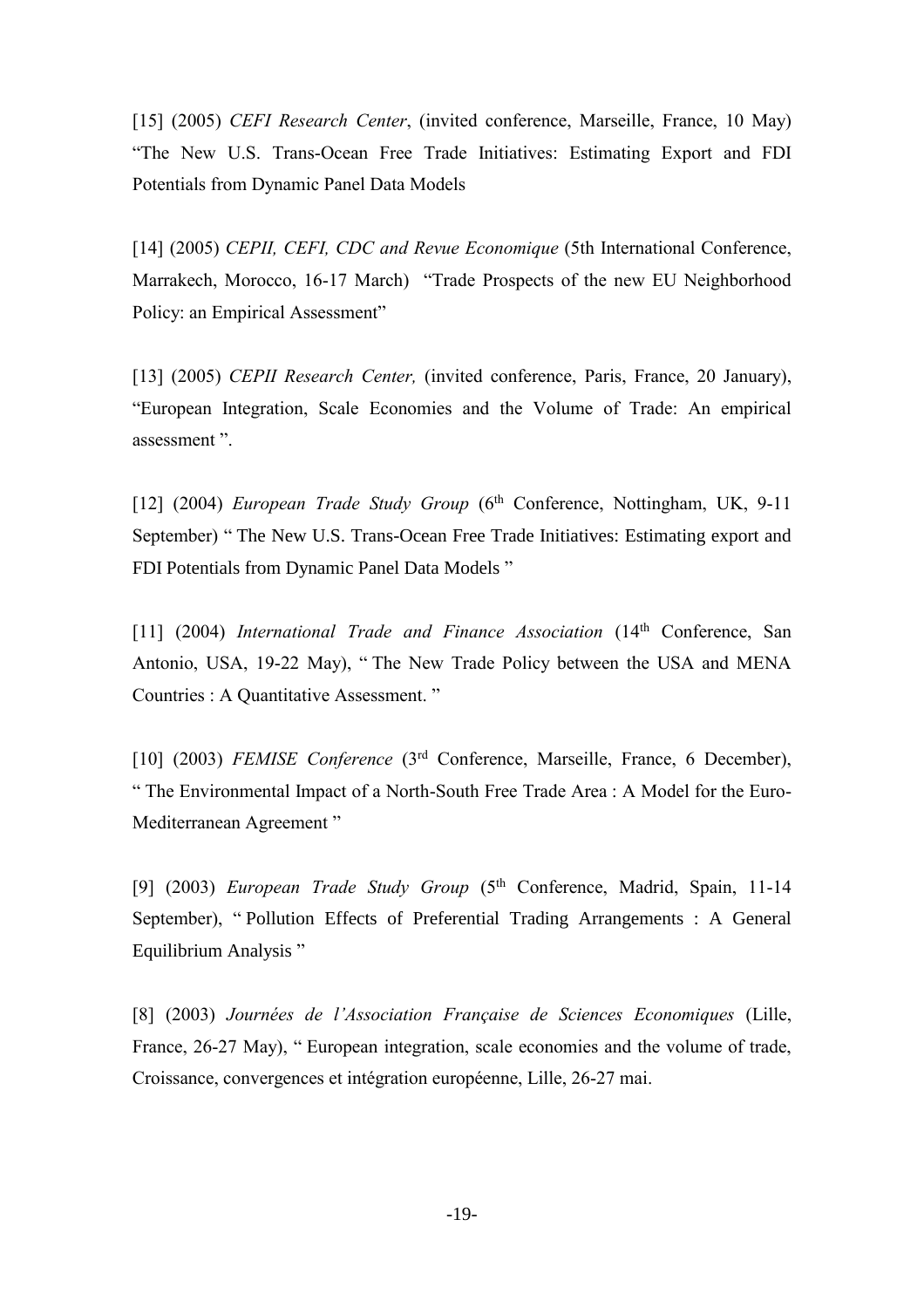[7] (2002) *European Trade Study Group* (4<sup>th</sup> Conference, Kiel, Germany, 13-15 septembre), " Exchange rate volatility, industry-specific factors and sectoral trade : evidence from G-7 countries ",

[6] (2000) *Colloque de l'Université de Nantes et de l'AEE sur l'Histoire de la Construction Européenne 50 ans après la déclaration Schuman* (Nantes, France, May), " Les effets du Marché Unique sur les Echanges intra-européens.

[5] (1998) *IIFET Conference* (Tromso, Norway, July), " The impact of prices and trade barriers on the European trade of seafood products : a panel data model " with P. Guillotreau et P. Bernard.

[4] (1998) *CEPR workshop* (Bonn, Germany, January), " Intra-industry trade and the Single Market : Quality matters ", with L. Fontagné et M. Freudenberg,

[3] (1997) *European Economic Association Conference* (Toulouse, France, May), "Inter versus intra-industry trade and the Single Market: an empirical assessment based on trade types" with L. Fontagné et M. Freudenberg.

[2] (1996) *Journées de l'Association Française de Sciences Economiques* (Nantes, France, June), " Intégration européenne et échanges de biens intermédiaires " with L. Fontagné, M. Freudenberg, D. Unal-Kesenci.

[1] (1995) *GDR EMMA*, "The Trade Impact of EC Trade Policies: an Application of Generalized Gravity Models to Mediterranean Countries", Palma de Majorque, Spain, May.

#### **Selected International Working Papers**

(2006) *GEP Research Papers Series* « Welfare Magnets, Border Effects or Policy Regulations: What Determinants Drive Migration Flows into the EU?" (School of Economics, University of Nottingham), 2006/06.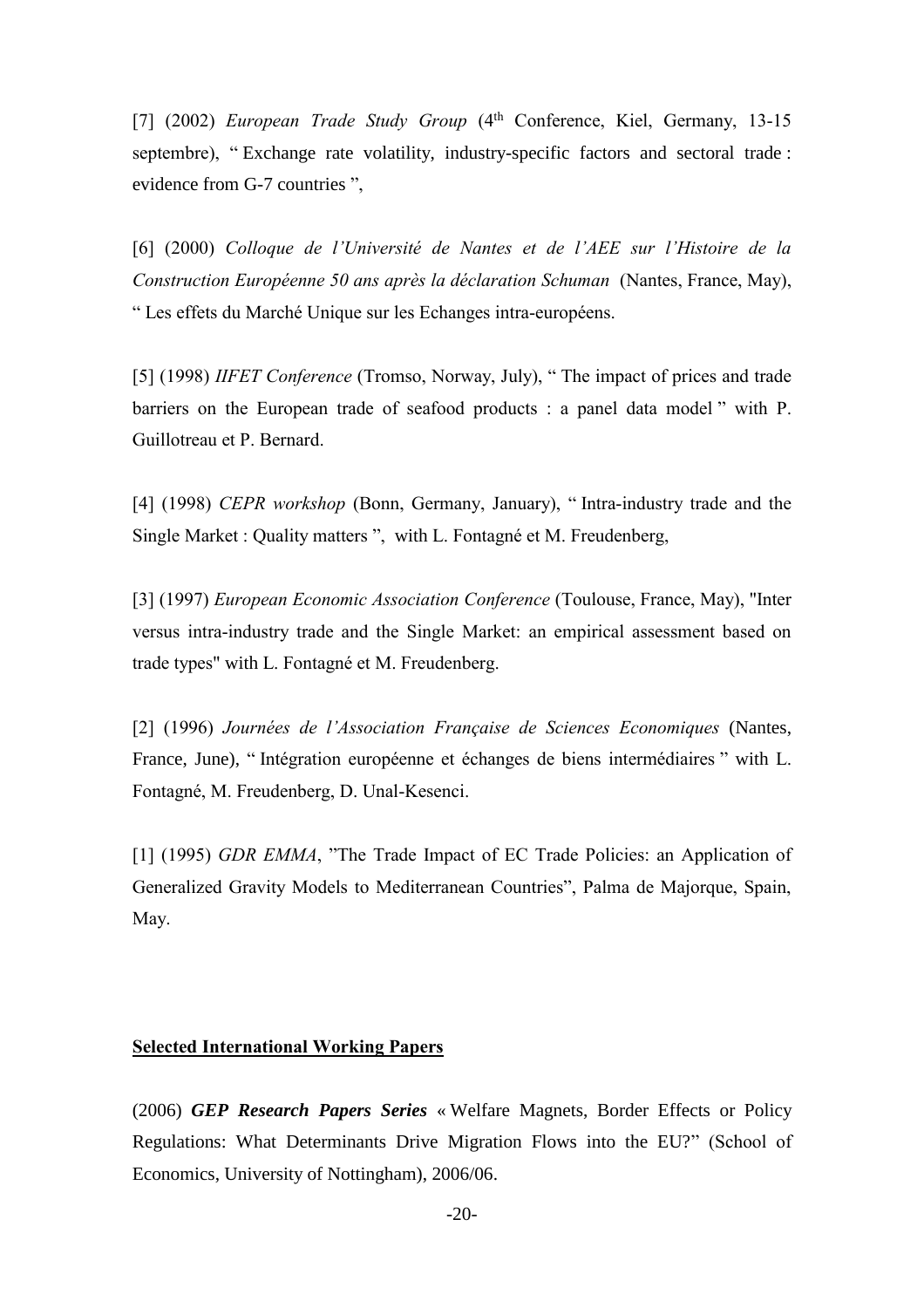(1999) *CEPR Discussion Paper*, " Intra-industry trade and the Single Market : quality matters " en collaboration avec L. Fontagné et M. Freudenberg, , 1959.

(1997) *CEPII Working Paper*, Trade Patterns inside the Single Market, 97-07.

## **Referee**

- Review of World Economics
- Journal of Macroeconomics
- The World Economy
- Climatic Change
- International Review of Economics and Finance
- Global Economy Journal
- Review of Middle East Economics and Finance
- International Journal of Trade and Global Markets
- Economic Change and Restructuring
- European Journal of Development Research
- Journal of International Development
- Journal of African Economies
- Defence and Peace Economics
- Middle East Development Journal
- Revue Economique
- Economie et Prévision
- Revue d'Economie du Développement
- Economie Internationale
- Cahiers Economiques de Bruxelles
- Région et Développement
- Economie rurale

### **Membership and Other responsabilities:**

- Expert HCERES 2019
- Menbre élu du Conseil Scientifique de l'Université Catholique de Vendée (ICES)
- Membre élu du bureau FEMISE
- Titulaire PEDR depuis 2003 (sauf 2015)
- Direction du Master « commerce international équitable et développement », Université de Toulon (2009-2018)
- Membre de la commission nationale d'attribution des PES (2012)
- Directeur du Laboratoire Léad (2011-2015)
- Doyen de l'UFR sc économique et gestion (2015-2018)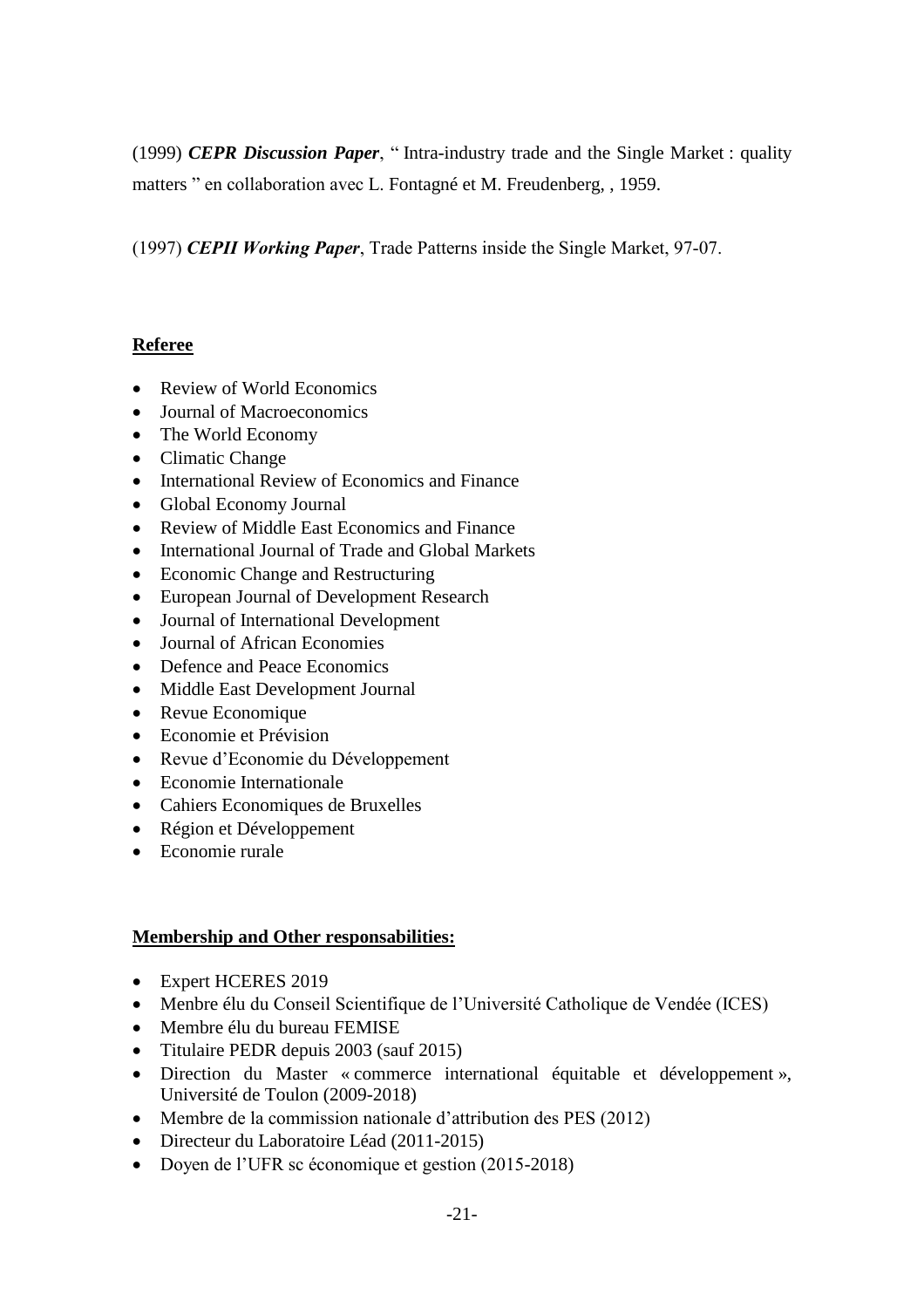- Membre élu du CA de l'UFR sciences économiques (2012-2018)
- Membre du conseil scientifique de l'ED 509 (2012-15)
- Membre du Conseil scientifique du collège des études doctorales (2013-15)
- Expert ANR 2011
- Membre du comité scientifique du Centre Scientifique de Monaco (depuis 2013)
- Membre du comité de pilotage de l'AAP Idex du PRES Paris Sorbonne Cité (2013)
- Membre du comité scientifique du colloque international GDRI DREEM Florence 2013
- Organisation du Colloque international OMC-Nations unies-Léad (Novembre 2013)
- Organisation des Journées scientifiques 2013 de l'USTV pour le Léad : littoral urbain et espace maritime méditerranéen.
- Membre des comités de sélection : Université de Nantes (2019), Université Paris 1 (2013), Université de Pau (2012), Université Paris-Dauphine (2012),

### **Ph.D supervision:**

[1] Corinne Bagoulla (2001-2006) : " trade liberalization, comparative advantages and location : the case of Mediterranean countries " (University of Nantes)

[2] Javad Abedini (2003-2007) : " North-South Free trade areas : an assessment with new development of gravity models " (University of Nantes)

[3] Uttama Nathapornpan (2004-2008) : " ASEAN economic integration and foreign direct investment " (University of Nantes)

[4] Mahmoud Sabra (2008-2011) "The strategic choice of the multinational firms and the relationship between exports and FDI: Application of a bivariate probit model and a dynamic gravity model in the Mediterranean area" (Université du Sud, defence on 6 July 2011)

[5] Léo Le Mener (2007-2011) "Biens intermédiaires et commerce international avec firmes hétérogènes : développements théoriques et application au secteur agroalimentaire français" (Université de Nantes, defence on 25 November)

[6] Gabriel Figueidero (2006-2011) "Efficience portuaire, coûts de transport et commerce international: les déterminants du coût de transport maritime et leur impact sur les échanges", Université de Nantes, defence on 29 November

[7] Marc Brunetto (2009-2013) « L'impact du climat sur l'économie réelle : une application aux pays partenires méditerranéens ».", defence on 27 november 2013

[8] Laila Mkimmer (2010-2013) « La modélisation des Barrières Non Tarifaires et leur impact sur les échanges internationaux : Une application aux pays méditerranéens », defence on 18 december 2013

[9] Albert Milogo (2015) : « Essai sur la relation commerce international-migrations », Université de Toulon, november 2015

[10] Oussama Zouabi (2015) : « L'impact des changements climatiques sur la production agricole : une approche spatiale appliquée à la Tunisie », Université de Toulon, november 2015

[11] Amandine Gnonlonfin (2015) : « Problématiques liés à la gestion des déchets municipaux dans les pays MENA », Université de Toulon, december 2015

[12] Myriam Ben Saad (2017) ; « la complexification des systèmes productifs : Application aux pays méditerranéens », october 2017

[13] Sopheak Srun (2018) : « Trade, FDI and competitiveness in Cambodia », october 2018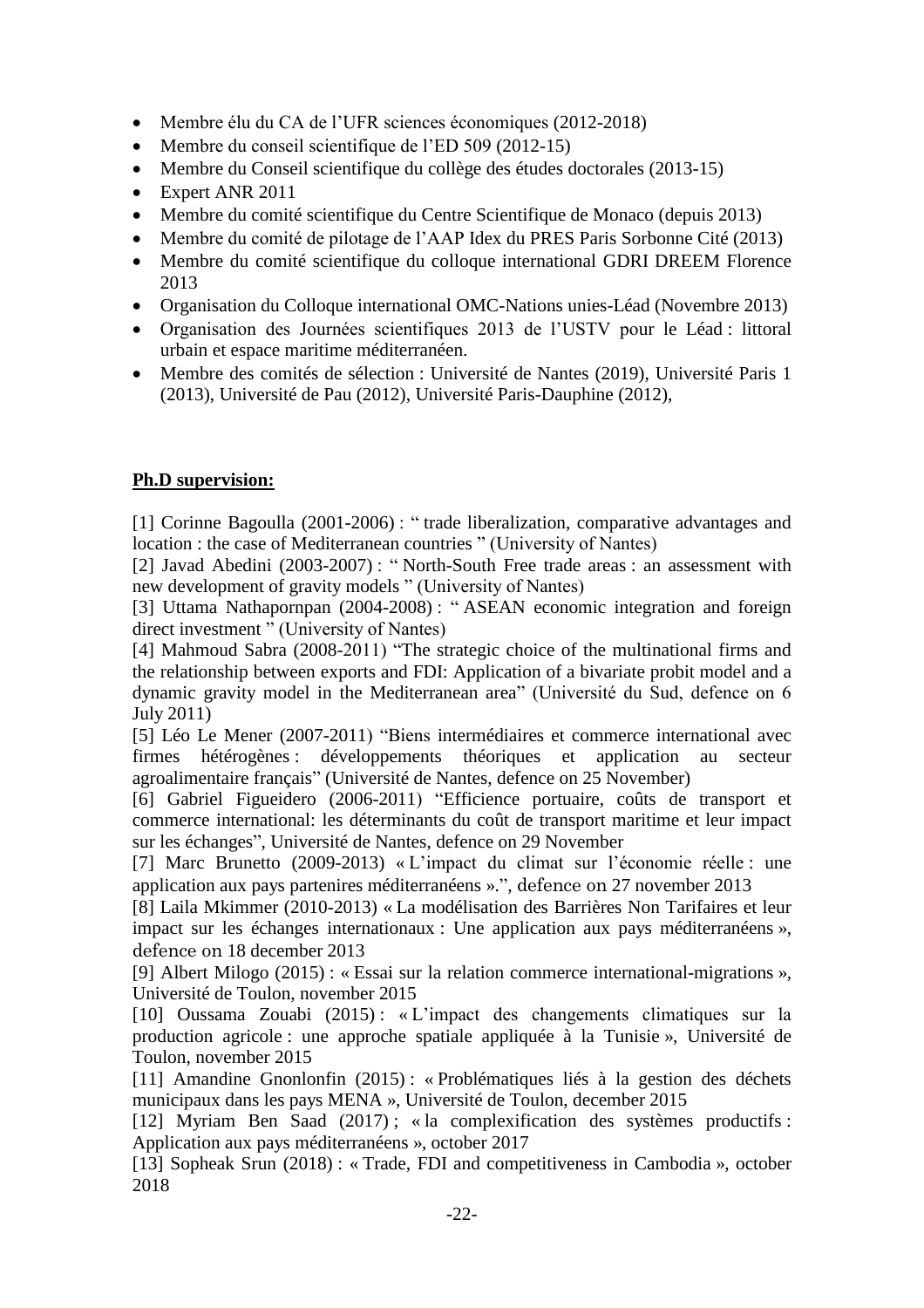[14] Rania Dial (2021) « Les liaisons terrestres et maritimes et la concurrence interportuaire : les défis pour la croissance des ports européens » 14 January

#### **In progress :**

[15] Najla Kamergi : « Les effets de la libéralisation des échanges agricoles : cas de la zone euro-méditerranéenne »

[16] Brice Teisserenc : « Essai sur les déterminants et les effets du tourisme dans la zone euro-méditerranéenne »

#### **Ph.D and HDR Jury since 2008:**

[20] Eric Rougier (HDR) "Eléments d'une économie du développement des pays à revenu intermédiaire: croissance, transformations productives et changements institutionnels et distributifs, université de Bordeaux, souteance HDR du 5 novembre 2018.

[19] Thi Nguyet Anh NGUYEN, "Trade Integration in ASEAN + 3: Network, Similarity and Volatility", Université de Nantes, 6 septembre 2018

[18] Houda Boubake « Business cycle fluctuations and monetary policy in emerging economies", AMSE, 29 June 2018

[17]Steve-Loris Gui-Diby « essai sur l'impact des IDE en Afrique », Université d'Auvergne, january 2016

[16] Mohamed Ali Marouani (HDR), « Politiques publiques, emploi et développement », Université Paris 1, december 2015

[15] Jaime, Ahcar « An Inquiry on Regional Trade Integration and Trade Potentials», Université Paris-Dauphine, 15 december 2015

[14] Mamadou Camara (Université de Toulon) « Atouts et limites de la filière coton au Mali », suffragant, 9 juin 2015

[13] Maryse Louis] (Aix-Marseille Université) « La relation migration-développement » (rapporteur), 12 décembre 2013.

[12] Hong Hiep Hoang (Université d'Auvergne) "L'investissement direct étranger au Vietnam: déterminants et répartition spatiale" (rapporteur), 14 octobre 2013

[11] Walliya Premchit (Université de Strasbourg) "The Economic Effects of ASEAN Integration : Three empirical contributions from the perspective of the new economic geography)" (rapporteur), 20 septembre 2013.

[10] Karine Latouche (LERECO, INRA Nantes), soutenance HDR du 25 mars 2013 «Agroalimentaire et sécurité sanitaire : de la demande des consommateurs aux conséquences pour les filières alimentaires internationales.» (rapporteur)

[9] Charles Doukouré FE (Université Paris 1) "Accords commerciaux régionaux: dynamiques de l'intégration, des échanges et du développement dans l'UEMOA », rapporteur, 18 février 2013

[8] Thi Thuy Nga DUONG (Université Lyon 2) « Inflation Targeting and Monetary Policy in Vietnam », rapporteur, 30 novembre 2012.

[7] Nisrine Idir (université Paris 13) « Que peut-on attendre de la libéralisation des échanges agricoles entre le Maroc et l'Union Européenne ?, rapporteur, janvier 2012.

[6] Octavio Excobar Gamboa (Université Paris Dauphine) « IDE entrants, exportations et productivité manufacturière : les différentes performances des régions mexicaines », suffragant, décembre 2009